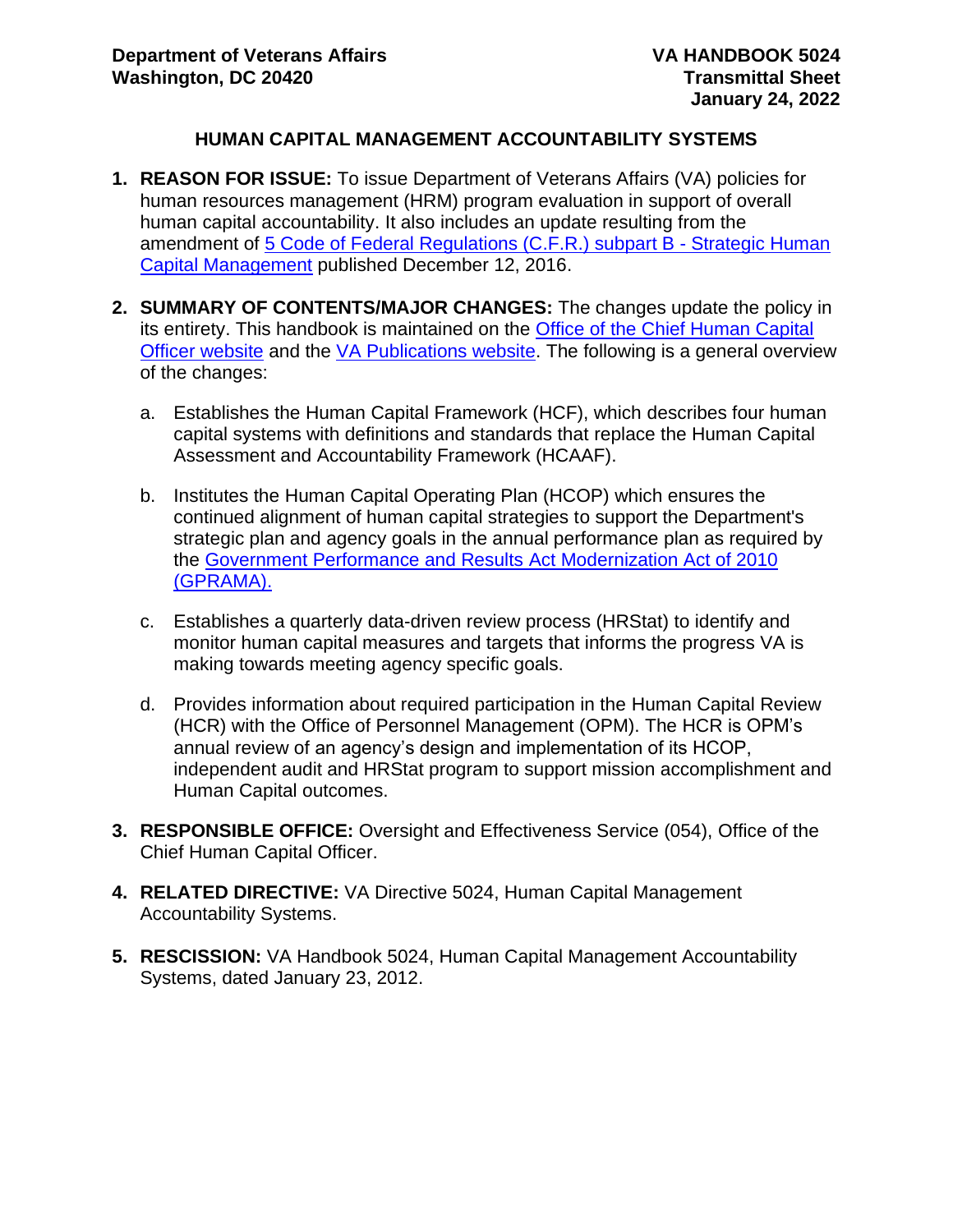#### **CERTIFIED BY:**

#### **BY DIRECTION OF THE SECRETARY OF VETERANS AFFAIRS:**

/s Guy T. Kiyokawa Assistant Secretary for Enterprise Integration

**DISTRIBUTION**: Electronic only

/s/ Gina M. Grosso Assistant Secretary for Human Resources and Administration/ Operations, Security and Preparedness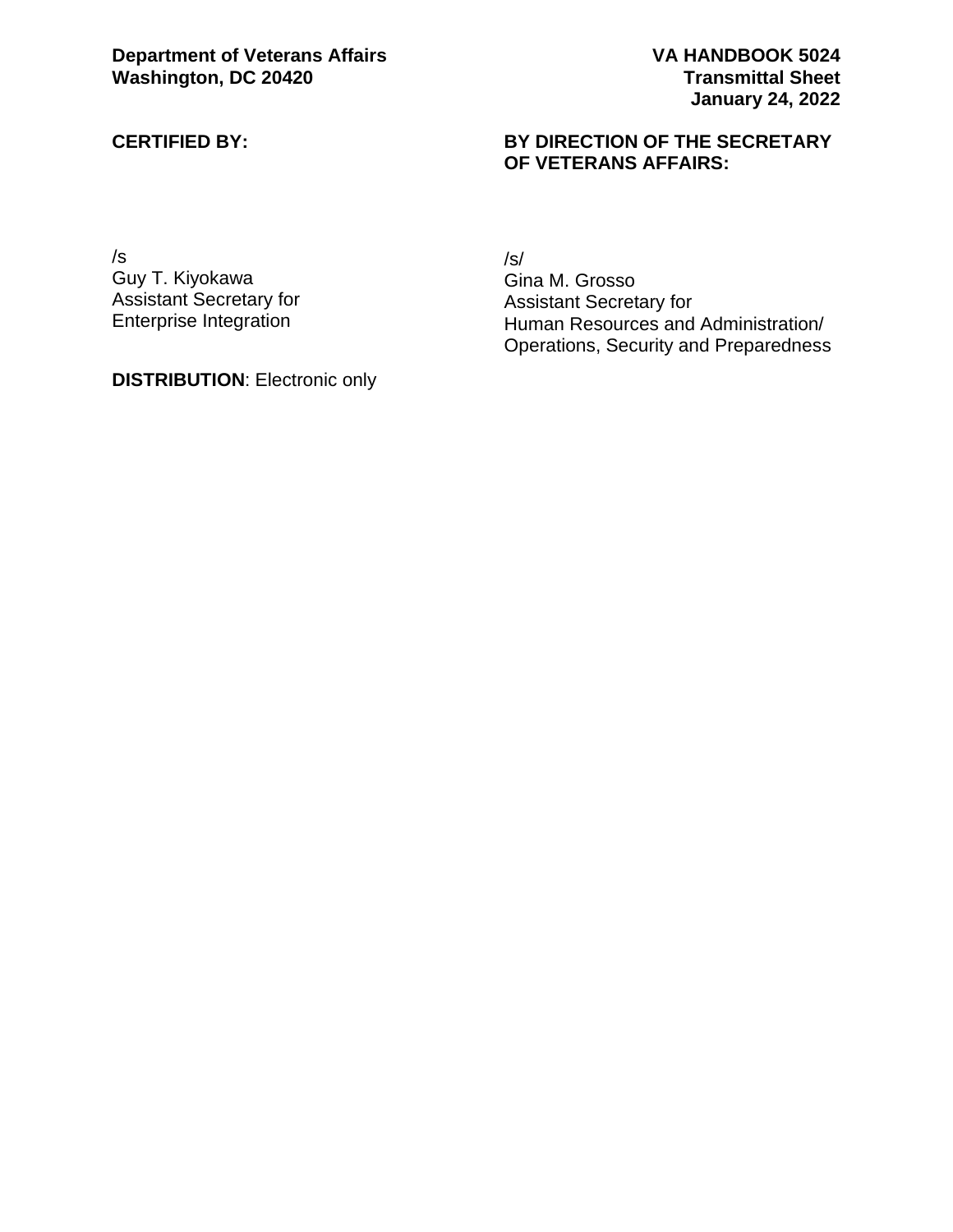## HUMAN CAPITAL MANAGEMENT ACCOUNTABILITY SYSTEMS

# **Table of Contents**

| 11. |  |
|-----|--|
|     |  |
|     |  |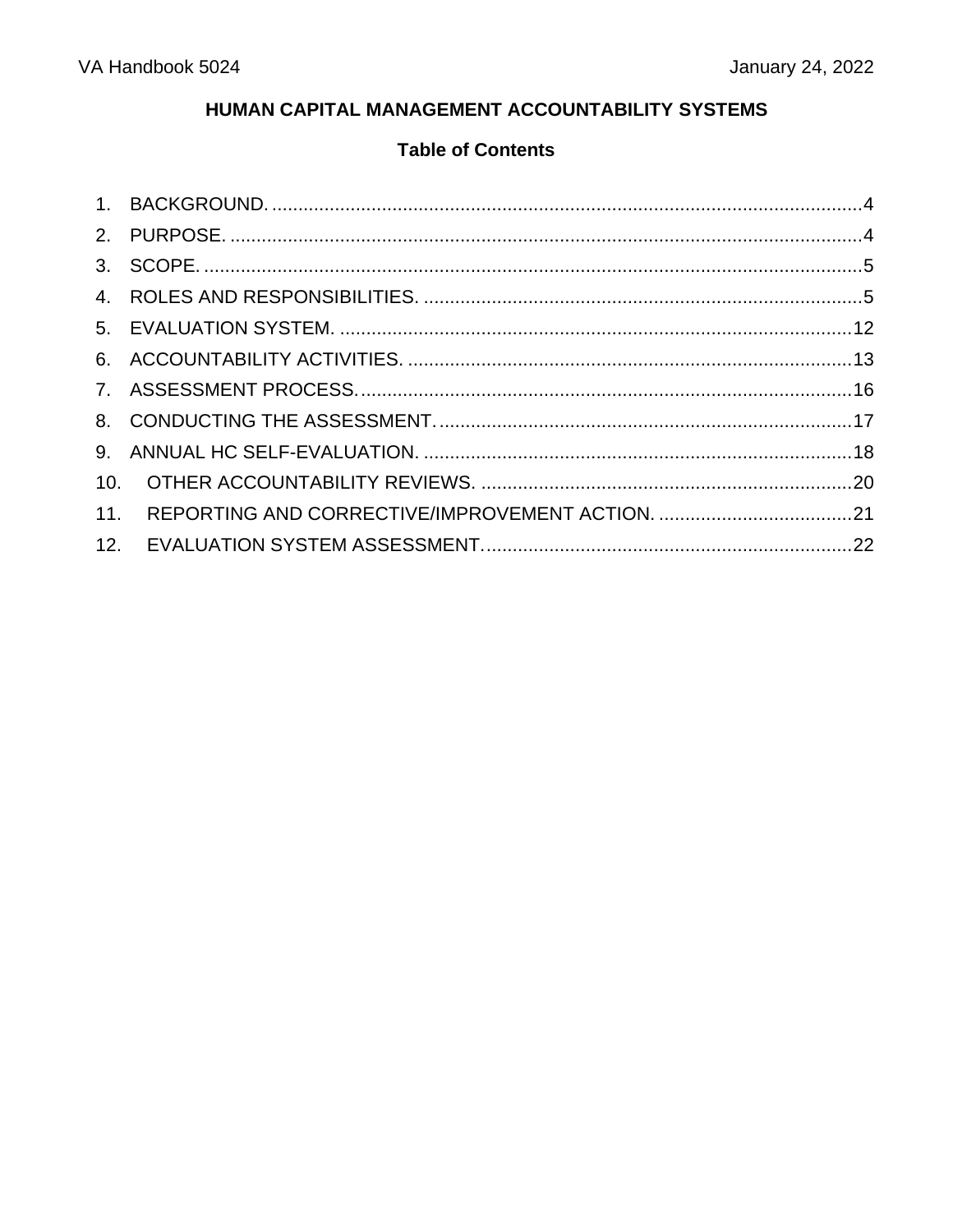## **HUMAN CAPITAL MANAGEMENT ACCOUNTABILITY SYSTEMS**

## <span id="page-3-0"></span>**1. BACKGROUND.**

- a. The Human Capital (HC) Accountability System within the Department of Veterans Affairs (VA) supports VA's mission to provide health care, benefits, and memorial services to Veterans and their dependents or survivors. The Veterans Health Administration (VHA), Veterans Benefits Administration (VBA), National Cemetery Administration (NCA), and VA staff offices comprise the Department and accomplish their mission through a wide spectrum of programs and activities requiring the dedicated service of employees.
- b. The VA's foundation and the key to its future success rests with its workforce. The ability to accomplish VA's challenging mission is directly dependent on a workforce that both capitalizes on its strengths and aligns itself with VA's mission and strategic goals. The basis for creating and sustaining such a workforce is HC policies, programs, practices, and operations that produce mission-related results effectively and efficiently, in accordance with merit system principles and other civil service laws, rules, and regulations. It is built upon the fundamental understanding that accountability for HC management extends beyond the human resources (HR) community to include, Secretary, Deputy Secretary, Under Secretaries, managers, employees, employee representatives, and other stakeholders.

## <span id="page-3-1"></span>**2. PURPOSE.**

- a. The purpose of VA's Accountability System is to assist management in evaluating the management of human capital in VA. This system assesses the VA's human capital management progress and results annually. It also assesses compliance with relevant laws, rules, and regulations. This accountability system is designed to ensure that the intended HC results are being achieved at the Department level and throughout each Administration and Staff Office and are accomplished through proper use of delegated personnel authority in accordance with [5 Code of Federal Regulations \(C.F.R.\), part 250](https://www.ecfr.gov/current/title-5/chapter-I/subchapter-B/part-250) including 5 C.F.R. Part 5 – [Regulations, Investigations and Enforcement \(RULE V\)](https://www.ecfr.gov/current/title-5/chapter-I/subchapter-A/part-5) and Directive 5017, [Employee Recognition and Awards.](https://vaww.va.gov/OHRM/Directives-Handbooks/Documents/5017.pdf)
- b. This handbook also aligns VA's strategic human capital management to the Federal Government's Human Capital Framework (HCF), which contains four Human Capital Systems (i.e., objectives):
	- (1) Strategic Planning and Alignment. A system led by senior management, especially the Chief Human Capital Officer (CHCO), that ensures agency human capital goals are aligned with agency mission, goals, and objectives through analysis, planning, investment, and measurement.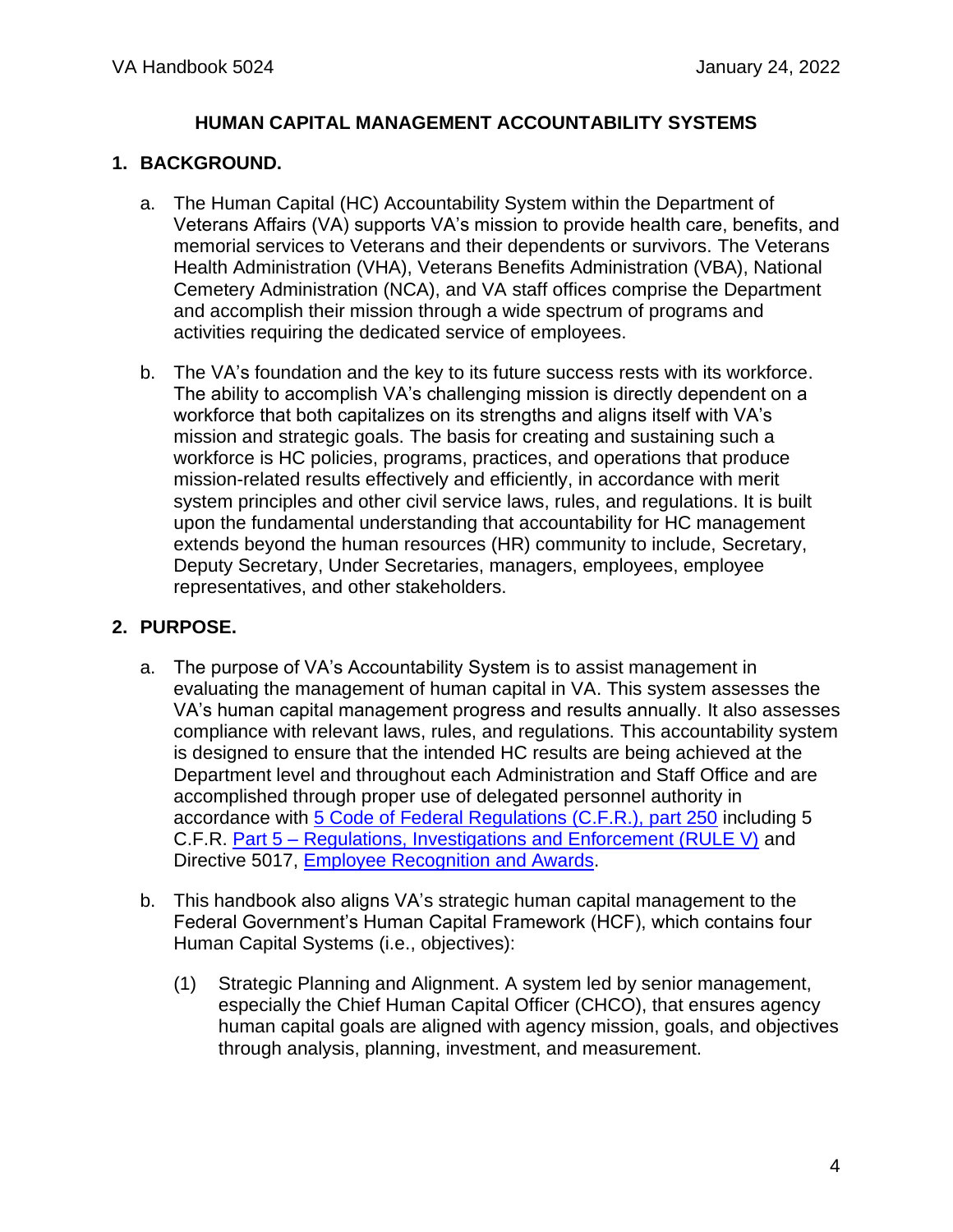- (2) Talent Management. A system that promotes a high-performing workforce, identifies and closes skill gaps, and implements and maintains programs to attract, acquire, develop, promote, and retain highly skilled and diverse talent.
- (3) Performance Culture. A system that engages, develops, and inspires a diverse, high-performing workforce by creating, implementing, and maintaining effective performance management strategies, practices, and activities that support mission objectives.
- (4) Evaluation. A system that contributes to agency performance by monitoring and evaluating outcomes of its human capital management strategies, policies, programs, and activities, by ensuring compliance with merit system principles; and by identifying and monitoring process improvements.
- <span id="page-4-0"></span>**3. SCOPE.** The scope of the VA HC Accountability System is Department-wide, covering all United States Code (U.S.C.), title 5, title 38, and any other non-title 5 HC and HR operations. This includes the following: assigning responsibility for developing, and implementing methodologies for measuring, evaluating, and improving HC results to ensure mission alignment, effective HR management (HRM) programs, efficient HR processes, and merit-based decision-making in compliance with law and regulation.

## <span id="page-4-1"></span>**4. ROLES AND RESPONSIBILITIES.**

- **a. Key Roles.** The following are specific roles and responsibilities of key personnel and organizations in the planning, direction, execution, reporting, assessment, and oversight of agency accountability activities:
	- (1) **VA Executive Board.** The VA Executive Board (VAEB) is chaired by the VA Secretary and includes the VA Deputy Secretary, the VA Chief of Staff, the VA Under Secretaries for Health, Benefits, and Memorial Affairs, all VA Assistant Secretaries and equivalents, the VA General Counsel, and the VA Chairman of the Board of Veterans' Appeals. The VAEB is the Department's most senior management decision making forum. The VAEB establishes strategic direction for the Department and makes key decisions regarding Department-wide strategy, policy, and major investments.
	- (2) **VA Operations Board.** The VA Operations Board (VAOB) addresses management and operational issues including budget execution, performance management, risk management and the activities of the various Chief Officer Councils (finance, information technology, human capital, acquisitions and logistics, customer experience, performance improvement, risk management, and program management). The VAOB is chaired by the Deputy Secretary and includes all Principal Deputies and equivalents from VA Administrations and Staff Offices.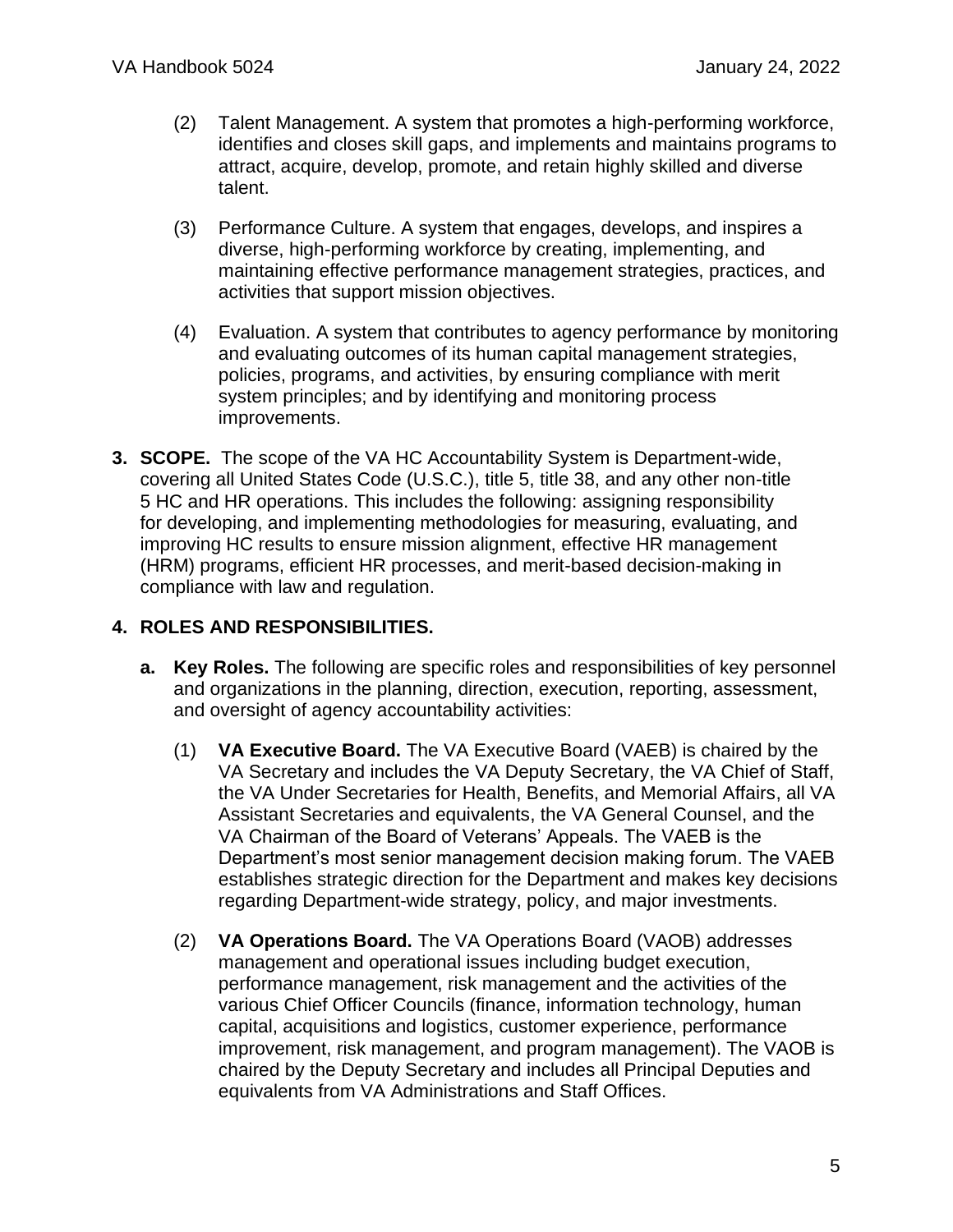- (3) **VA Modernization Board.** The VA Modernization Board (VAMB) serves as an oversight and decision-making body to accelerate modernization initiatives and transformation efforts. The VAMB approves new initiatives; conducts oversight of initiative performance, and approval for initiative to continue, change or stop based on the VA's strategic objectives and priorities. The VAMB is chaired by the Deputy Secretary and consists of senior executives designated by the head of their respective organizations.
- (4) **VA Chief of Staff Council.** The VA Chief of Staff Council (VACSC) manages the execution of decisions made from the VAOB and VAMB as appropriate. It serves as the governance body overseeing the implementation of operational and administrative matters that do not require decisions by the VAOB or the VAMB. The VACSC is chaired by the VA Chief of Staff and includes the VA Deputy Chief of Staff and the Chiefs of Staff from all VA Administrations and Staff Offices.
- (5) **Assistant Secretary for Enterprise Integration (AS/OEI).** The AS/OEI serves as VA Governance Secretariat on behalf of the Office of the Secretary for the VAEB, VAOB, VAMB, and VACSC. The Secretariat oversees the day-to-day management and administration of VA's governance process. OEI also manages strategy and strategic planning for the VA Strategic Plan. The Principal Deputy Assistant Secretary, OEI, serves as the Performance Improvement Officer and participates or sends a representative to the HRStat reviews.
- (6) **The Human Resources Information Technology (HRIT) Executive Governance Council and Program Steering Committee (PSC).** The HRIT Executive Governance Council was established to enable the VA Administrations and Staff Offices to make HRIT strategic decisions that benefit the entire VA enterprise. This approach helps to maximize economies of scale, focus on system interoperability, minimize duplicative efforts, and deliver end-to-end enterprise HR technology solutions. The Council provides oversight, guidance, and vision for developing the enterprise strategy for HRIT systems including establishing protocols for data management, funding, integrity, and ownership as well as approving the HRIT Strategic Roadmap. The PSC is responsible for elevating business issues associated with the HR technology solutions that contribute to the delivery of the project outputs and the attainment of project outcomes in accordance with the HRIT Strategic Roadmap. The PSC is responsible for reviewing, defining, and realizing project outcomes as well as monitoring risks to quality, scope and timelines.
- (7) **Assistant Secretary for Management and Chief Financial Officer** shall direct the Department's budgetary, financial, capital asset management, and business oversight functions as well as corporate analysis and evaluation. Office of Management is under the direction of the Assistant Secretary for Management who serves as the Department's Chief Financial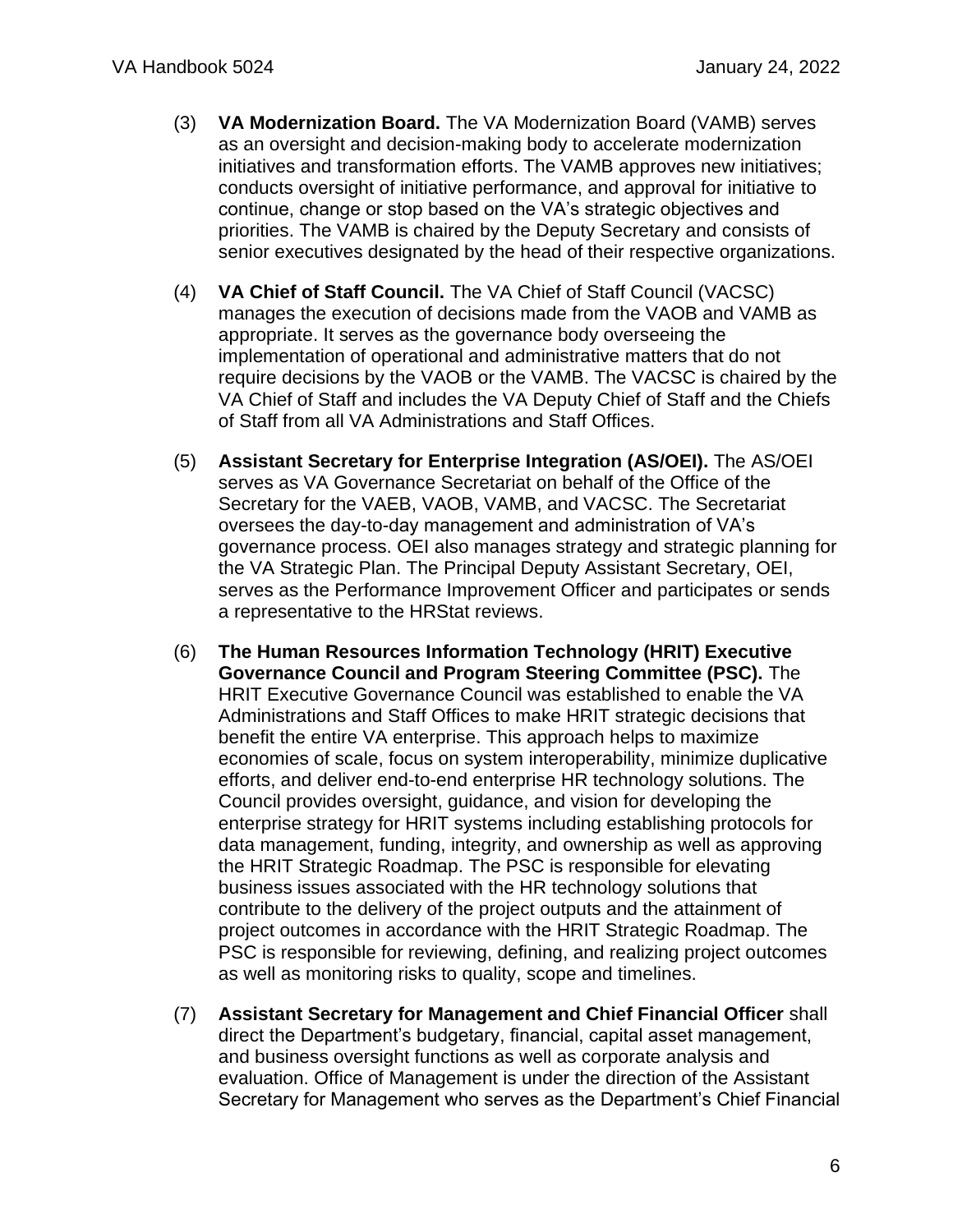Officer (CFO) and they or their representative participates in the HRStat reviews.

- (8) **Assistant Secretary for Human Resources and Administration/ Operations, Security and Preparedness (ASHRA/OSP).** As an integral part of senior leadership, the ASHRA/OSP advises/assists the Secretary, the Under Secretaries and other Staff Office heads in carrying out VA's responsibilities for selecting, developing, training, and managing a high quality, productive workforce in accordance with merit system principles. As part of this responsibility, the ASHRA/OSP advises the VA Executive Board and VA Operations Board on the strategic alignment of VA's workforce to its mission and serves as principal advisor to the Secretary on VA workforce succession planning and achieving and sustaining a diverse workforce. The ASHRA/OSP has overall responsibility for developing the HC Operating Plan (HCOP); oversees the quarterly HRStat reviews and the operation of VA's Human Capital Accountability System; participates in the Human Capital Review (HCR) with the Office of Personnel Management (OPM); and ensures compliance with merit system principles, other regulations and VA human resources policies. The ASHRA/OSP has overall program responsibility for assessment and evaluation of HRM programs, results, and accountability within VA.
- (9) **Director, Office of Resolution Management, Diversity & Inclusion (ORMDI)** shall advise and support the ASHRA/OSP in workforce diversity issues. The office also supports the Secretary, Deputy Secretary, Under Secretaries, and Assistant Secretaries in their actions to achieve and sustain a diverse and inclusive workforce. ORMDI provides leadership in establishing the VA's diversity and inclusion policy and in designing, maintaining, and evaluating diversity and inclusion strategies. It works to enhance the employment of individuals from diverse groups and Veterans through five main areas: (a) Workforce Analysis and Evaluation, (b) Complaints Prevention and Special Emphasis, (c) Outreach and Special Initiatives, (d) Communications and Awareness, and (e) Customer Experience Strategy.
- (10) **Corporate Senior Executive Management Office (CSEMO).** CSEMO's mission is to recruit, hire, develop, and retain the most highly qualified cadre of people-centric, results-driven, and forward-looking senior executives who are committed to serving Veterans and their families. CSEMO is the human resources (HR) servicing office for all senior leaders in the Department of Veterans Affairs. This includes career, noncareer, and limited term Senior Executive Service (SES), senior level (SL), title 38 SES Equivalents, political appointees, Schedule C employees, consultants/experts, and Veterans Law Judges (VLJ). CSEMO serves as the executive secretary to and provides administrative support for the Department's Executive Resources Board (ERB). The ERB plays an active role in the governance and oversight of the SES cadre and functions in an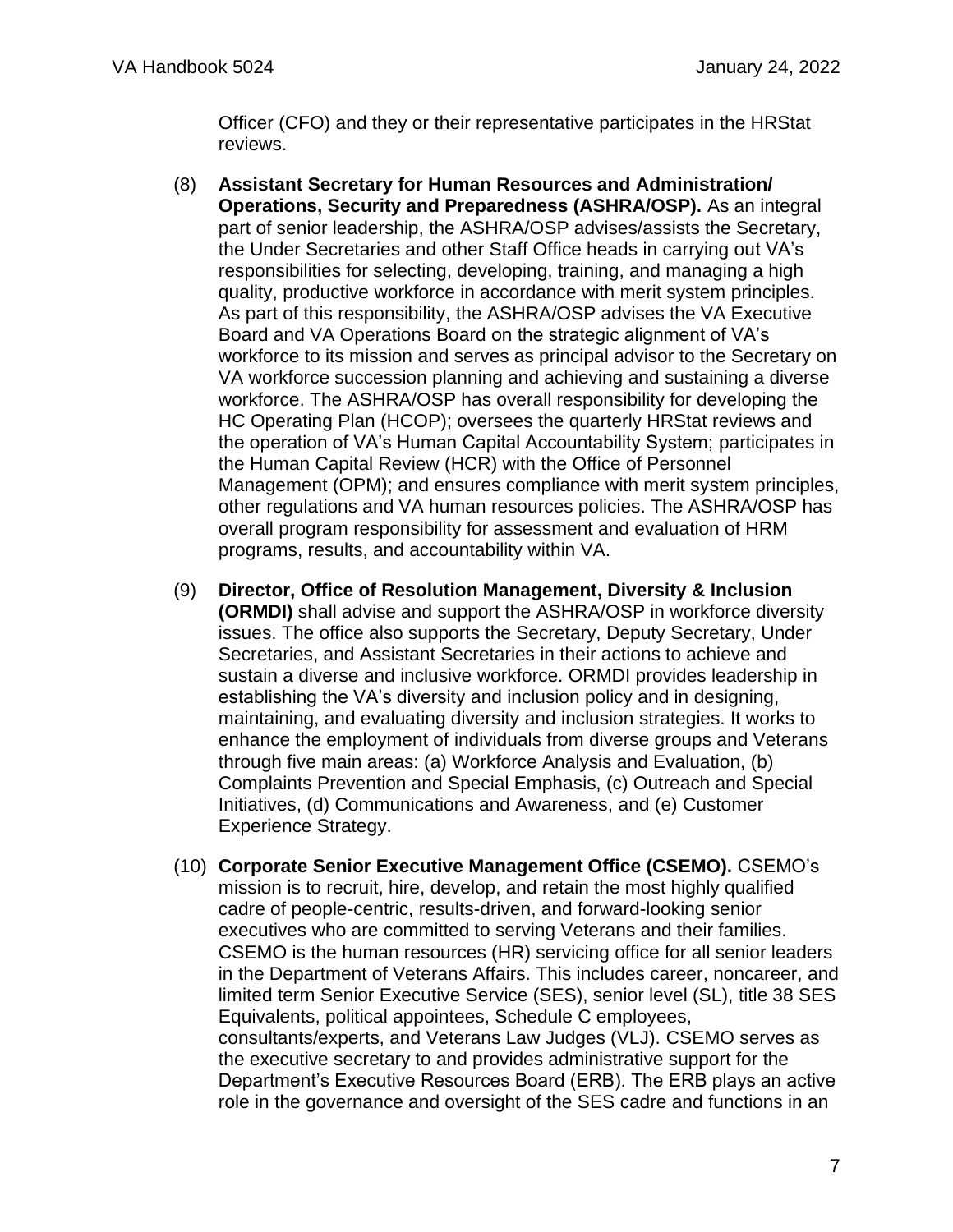advisory capacity to the VA Secretary. The ERB addresses executive personnel planning, executive resources utilization, executive development and evaluation of executive personnel programs.

- (11) **The Office of Accountability and Whistleblower Protection (OAWP).** OAWP serves to improve the performance and accountability of VA senior executives and employees through thorough, timely, and unbiased investigation of all allegations and concerns. Where these actions are found factually true, the Office will provide recommended actions related to the removal, demotion or suspension based on poor performance and/or misconduct. Additionally, OAWP provides protection of VA whistleblowers against retaliation for their disclosures.
- (12) **Chief Human Capital Officer (CHCO).** The VA CHCO provides leadership and guidance in the following areas:
	- (a) planning and development of personnel policies and programs that support and enhance VA's mission;
	- (b) formulating VA policies, in coordination with the Administrations and Staff Offices (i.e., workforce planning, employment, compensation and classification, performance management and recognition, worklife and benefits, and oversight);
	- (c) providing technical assistance to the Administrations and Staff Offices in proper application of Federal personnel laws, regulations, and policies.
	- (d) coordinating the development of VA's Workforce and Succession Plan and monitoring overall progress in meeting workforce planning goals;
	- (e) overseeing accountability for VA wide results in overall Talent Management, Performance Culture, and Evaluation.
- (13) **Director, HRA Oversight and Effectiveness Service (OES)** shall plan, coordinate and monitor the effectiveness, efficiency and merit system compliance of HRM. In carrying out these responsibilities, OES ensures effective implementation of VA's HC Accountability System, including the conduct, reporting, and follow-up of VA's accountability activities. In support of HC/HRM assessments, OES oversees establishing matrix assessment teams and tracking the completion of resultant required and/or recommended actions and conducts an annual HC Self-Assessment to help measure VA's performance against the HC standards and to assist field Directors in conducting yearly, systematic, internal facility HC selfreviews. The comprehensive nature of VA's accountability system requires an integrated approach whereby Administrations and Staff Offices work together to ensure that HC goals are met and that those results support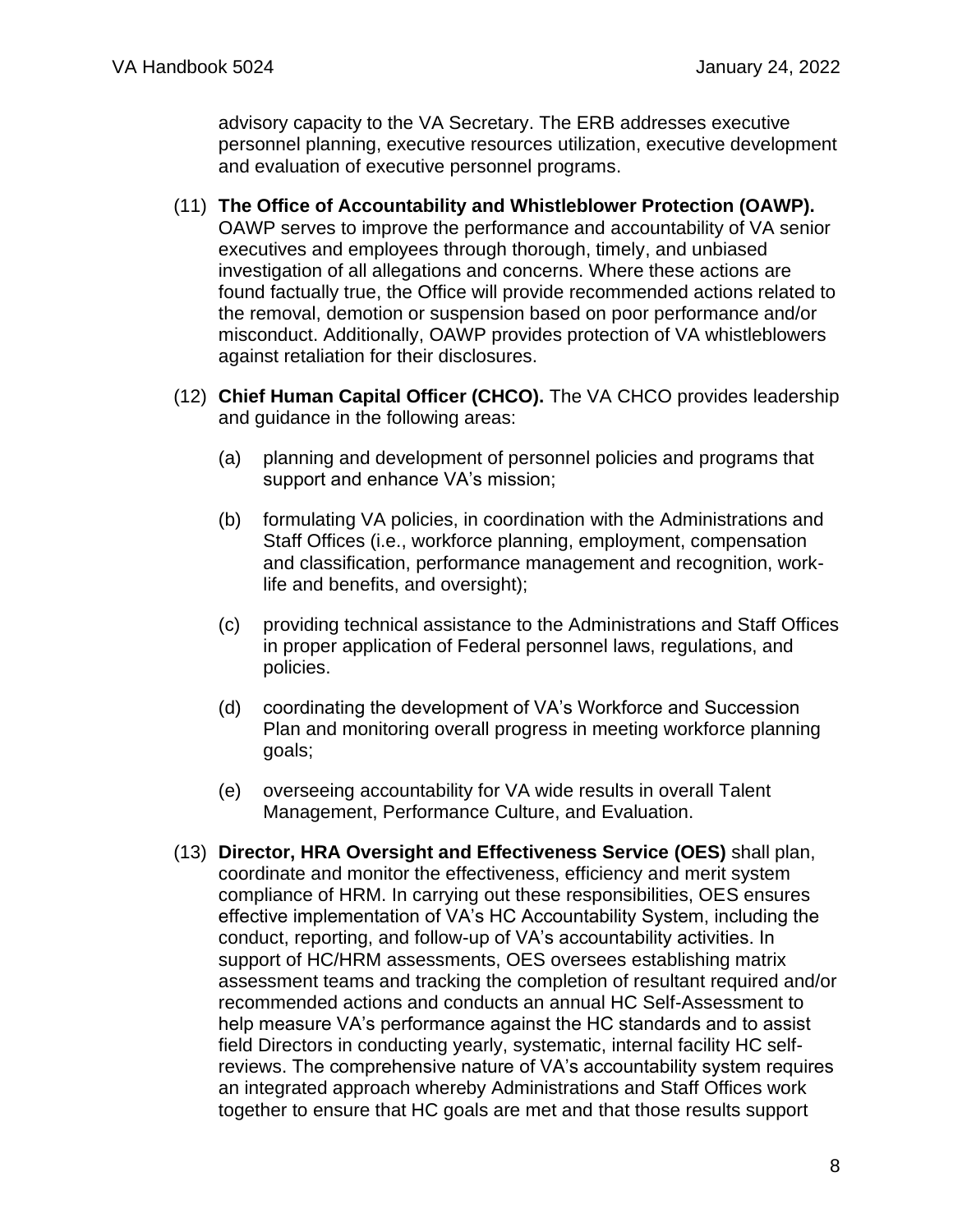mission accomplishment effectively, efficiently, and within merit system principles and other laws and regulations. The Director of OES serves as the Human Capital Accountability Program Manager for the Department.

- (14) **Director, HRA Recruitment and Placement Policy Service (RPPS)** shall develop recruitment, placement, staffing and employment policies, programs, products, and systems for the Department, covering the title 5 competitive and excepted service and title 38 excepted services systems. RPPS develops policy, guidance, and toolkits; manages the development of related VA-wide reports and requests to external agencies; and provides advice on the interpretation and application of statute, regulation, and policy. RPPS is responsible for subject areas that cover the full human capital life cycle of advertising positions through evaluating and referring candidates, placing and promoting employees to separating employees. In addition, RPPS has Department-wide oversight responsibilities for all employment authorities. In carrying out these responsibilities, RPPS oversees accountability for results in the Talent Management System of the Human Capital Framework.
- (15) **Director, HRA Strategic Human Capital Planning Service (SHCPS)**  shall develop an agency workforce strategic plan that allows VA to successfully compete for, develop, and retain outstanding people to address current and future mission critical priorities. This work includes establishing a standard and integrated agency strategic workforce planning capability and serving as the liaison between VA and OMB and OPM regarding workforce planning initiatives. SHCPS also serves as the strategic advisor when assisting the Administrations and Staff Offices in their workforce planning efforts. In carrying out these responsibilities, SHCPS oversees accountability for results in Strategic Planning and Alignment and portions of the Talent Management System.
- (16) **Director, HRA Compensation and Classification Service (CCS)** shall manage the planning and development of compensation and classification policies and programs that support and enhance the Department's mission. CCS provides technical assistance to VA HR staff in the proper application of Federal pay-setting laws, regulations, classification standards and policies. These responsibilities include comprehensive technical reviews of special rate authorizations and nurse locality pay schedules prior to implementation and the adjudication of classification appeals. Additionally, the CCS provides oversight and advisory service to managers on the use of recruitment, relocation, and retention incentives, and the student loan repayment program.
- (17) **Director, HRA Employee Relations and Performance Management Service (ERPMS).** Serves as the central reference source for policy, guidance, program monitoring, and evaluation of Department-wide performance management and award activities to ensure alignment with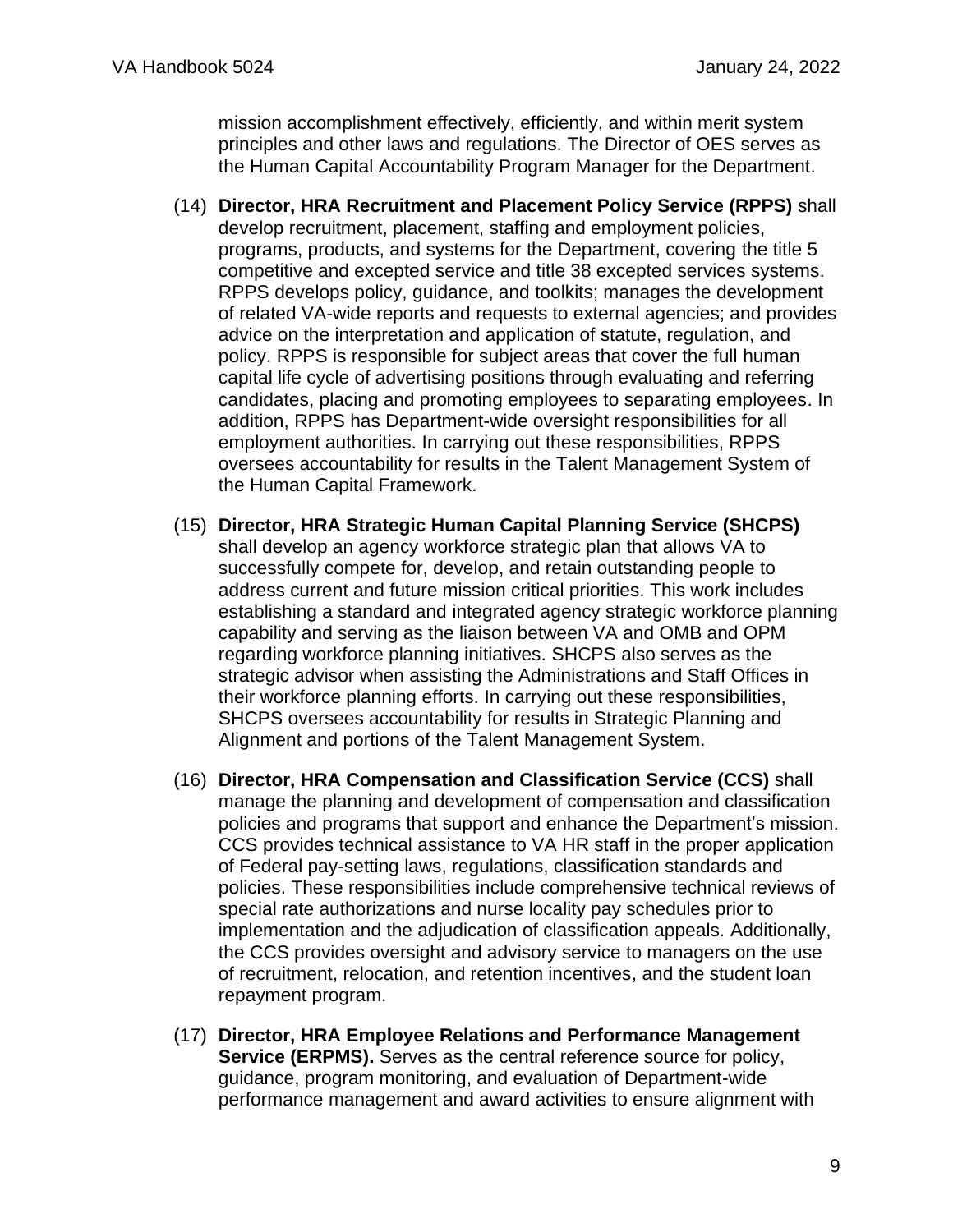mission, goals and priorities. ERPMS coordinates with VA's Administrations to ensure that employee performance plans link individual performance to organizational goals, and that all employees are held accountable for mission-related results in compliance with merit system principles. In carrying out these responsibilities, ERPMS provides policy and training to help ensure Departmental accountability in Performance Culture.

- (18) **Director, HRA Center for Enterprise Human Resources Information Services (CEHRIS)** shall oversee the planning, implementation, and operation of VA's HRM data and information management systems. HC data and measures are provided to senior leadership and other accountability components as indicators of program efficiency, effectiveness, and program compliance.
- (19) **Under Secretaries, Assistant Secretaries, Other Key Officials, Deputy Assistant Secretaries, Veterans Integrated Service Network (VISN) Directors, District Directors, equivalent officials or designees**. As senior leadership, these officials are responsible for oversight through planning, developing, conducting, reporting, and following-up on VA accountability activities related to VA's Strategic Human Capital Planning, Talent Management, Performance Culture, and Evaluation.
- (20) **Human Resources Officers (HROs)**. HROs in each Administration evaluate their own HR management program each fiscal year utilizing the OES evaluation instrument. Each HRO must also approve corrective action plans to address accountability issues that surface during these reviews and other oversight activities.
- (21) **Managers/Supervisors**. Managers/Supervisors are responsible for ensuring workforce planning strategies and other actions are implemented to sustain a competent and productive workforce. They are responsible for selecting competent employees and providing them the necessary support and training to maximize their performance. They manage employee performance by developing employee performance plans, providing feedback and progress reviews, appraising performance, and rewarding top performers or taking action against poor performers. Managers and supervisors ensure HC accountability at all levels of the organization, down to the front line.
- (22) **VA Employees.** Employees have an important role in their own learning and professional development. They share responsibility with their managers/supervisors for identifying training needs in relation to job requirements and for identifying sources for meeting those requirements. Employees also have primary responsibility for self-development activities. Employees provide important checks and balances for agency leadership through feedback on employee morale and organizational effectiveness.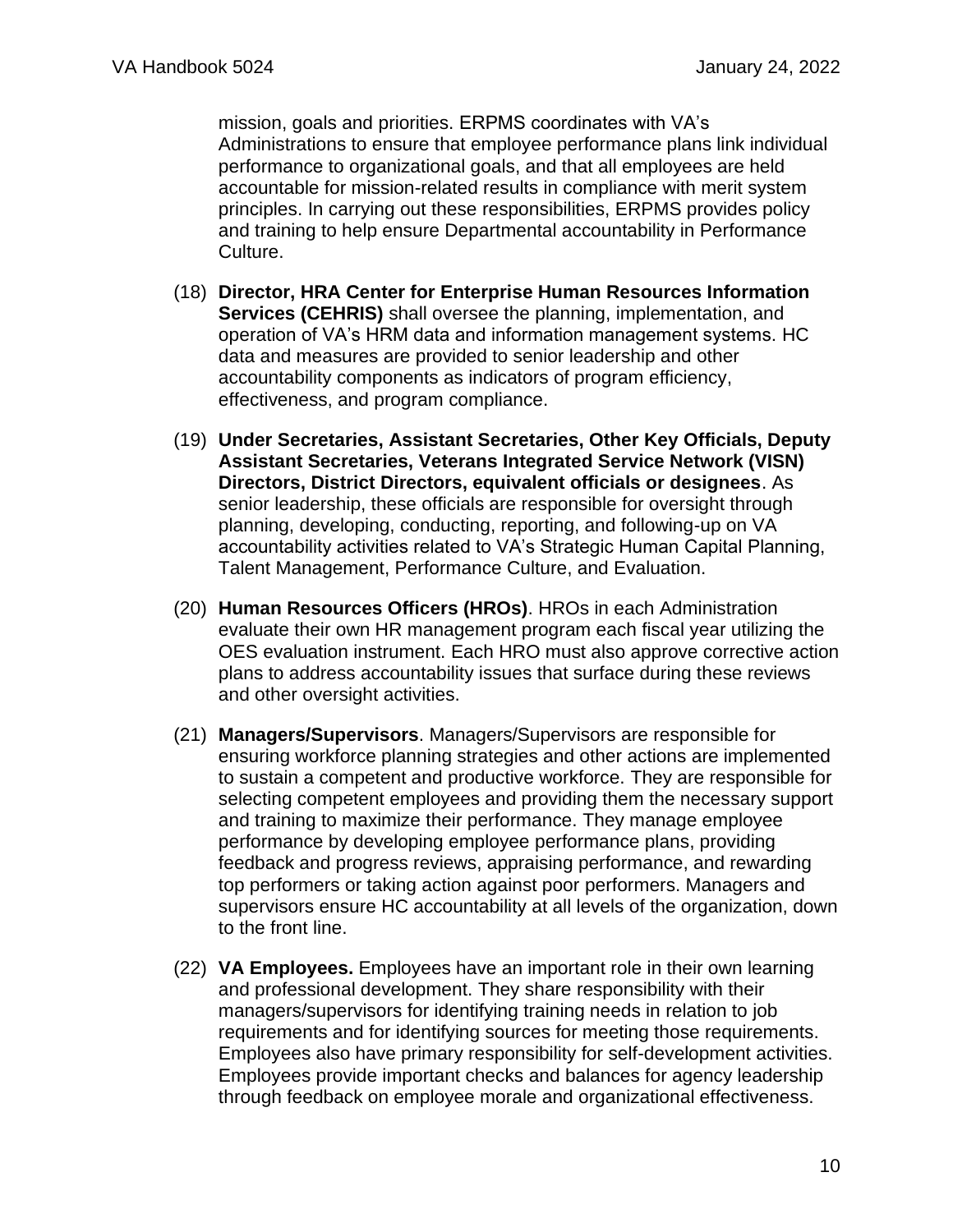Employees are protected against reprisal for reporting instances of waste, fraud, and abuse of personnel management authorities and practices, including merit system violations and prohibited personnel practices.

#### **b. Other Accountability Components:**

- (1) **Merit Staffing Executive Resources Boards (ERB) Operational Panels.** VA has transformed the merit staffing ERB process by establishing a standard, deliberate, and predictable process that ensures ERBs are conducted timely. The selecting official in collaboration with the Corporate Senior Executive Management will identify the three ERB Operational Panel members to conduct the merit staffing process for initial SES career appointment. An ERB considers the executive and technical qualifications of each candidate other than those found ineligible because they do not meet the requirements of the vacancy announcement. To refer the "Best Qualified' group of competitive candidates to the selecting official for consideration, the ERB ensures that all candidates compete and are rated and ranked on the same basis and that rating procedures are based on the knowledge, skills, abilities, and other job-related factors.
- (2) **VHA Office of Reporting, Analytics, Performance, Improvement and Deployment (RAPID).** The RAPID Office ensures an integrated and systematic framework for developing, understanding and measuring high reliability organizations by providing the field and leadership with analytics, tools, consultation and training to assess how VHA is performing as an organization. RAPID provides descriptive data on a quarterly basis on the performance measures for each VHA VISN. This information facilitates frequent discussions between VHA senior leadership and the VISN directors on the progress of achieving established performance measures.
- (3) **Healthcare Leadership Talent Institute (HLTI).** The HLTI supports key elements of accountability for VA's results in training portions of Talent Management.
- (4) **Chief Learning Officer (CLO).** The Chief Learning Officer is the principal advisor to the ASHRA/OSP on linking employee learning and professional development to VA strategic goals.
- (5) **VHA HR Development (HRD).** This team is responsible for VA HR professionals' competency development. The VHA HRD team creates and implements training and development programs designed to improve human resource competencies in HR professionals and managers. This includes: the HR Specialist and Assistant HR Officer Technical Career Field (TCF) programs, the transition program for new HR Officers and offers consultative services to field and program offices.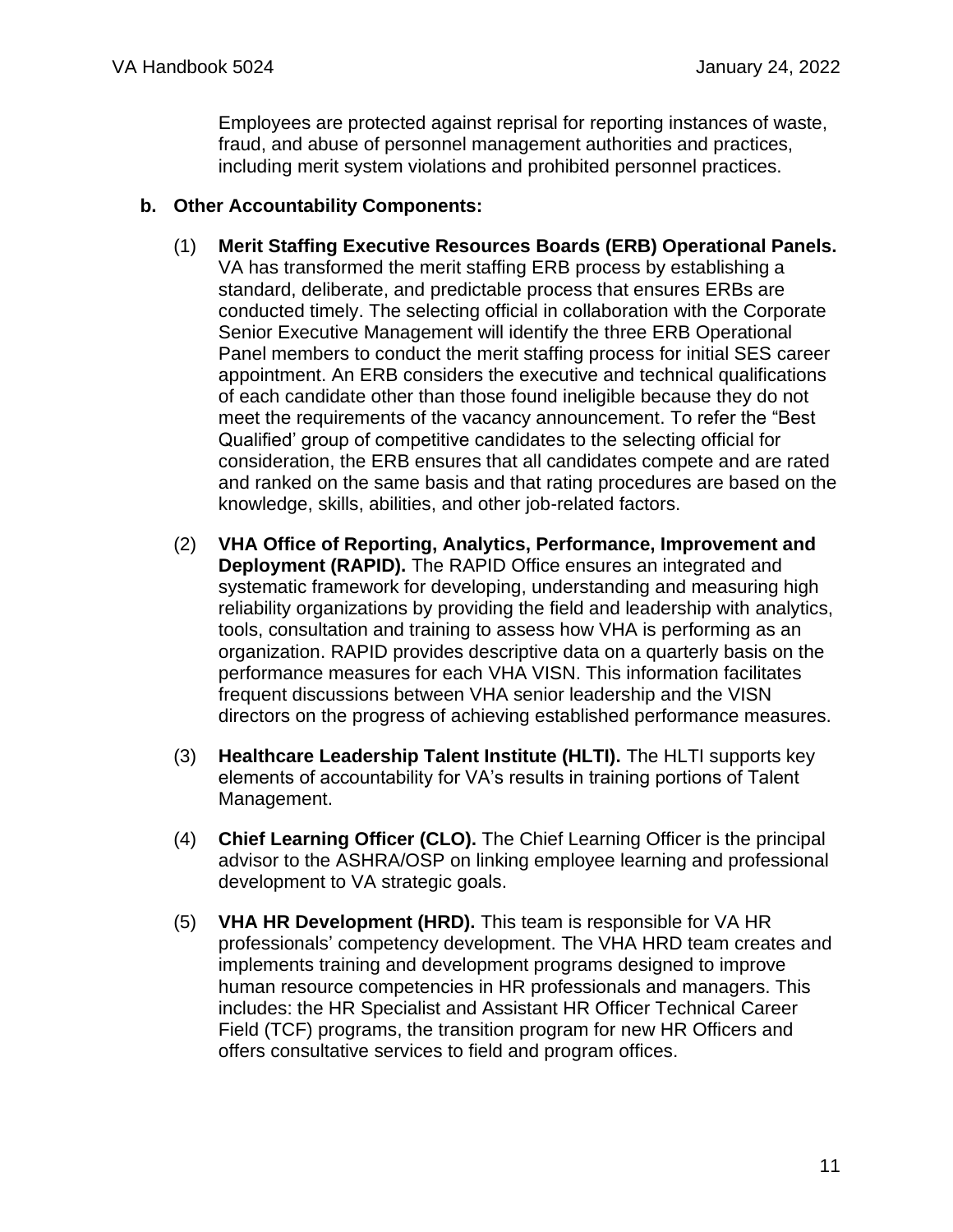- (6) **VHA All Employee Survey (AES) Committee and the VHA National Center for Organization Development (NCOD).** The AES Committee and NCOD ensure that the Annual Employee Survey is administered, and the responses are analyzed by appropriate program officials/entities against baselines and expected improvement measures are identified.
- (7) **Additional Information.** For additional information regarding roles and responsibilities for Workforce Planning, Strategic Planning and Alignment, Talent Management, Performance Culture and Evaluation, see VA's Governance Framework document and VA Directives and Handbooks 5001, 5002, 5003, 5005, 5013, 5017, 5024, and 5027.

## <span id="page-11-0"></span>**5. EVALUATION SYSTEM.**

- a. **Objectives.** The following objectives describe the intent and desired outcomes of VA's Evaluation System:
	- (1) To ensure Human Capital Management supports strategic goals within the VA Strategic Plan and VA Performance Plan, as required by the Government Performance and Results Act Modernization Act (GPRAMA) of 2010, VA's Human Capital Operating Plan (HCOP) aligns Human Capital strategy with performance strategy, the Federal Workforce Priorities Report, and the President's Management Agenda.
	- (2) To ensure that HC planning is guided by a data driven, results-oriented process, HRStat meetings document a periodic analysis of HC data to assess results or progress toward goal achievement.
	- (3) To ensure that managers/supervisors and HR practitioners are held accountable for their HC capital decisions and actions;
	- (4) To assess the effectiveness and efficiency of human resources management functions VA-wide;
	- (5) To ensure VA's HC programs and policies adhere to merit system principles and other pertinent laws and regulations;
	- (6) To conduct periodic Delegated Examining Unit (DEU) audits and HC/HRM assessments to verify the level of performance and merit system compliance; and
	- (7) To implement a plan for addressing issues or problems identified during accountability audits and other accountability activities.
- b. VA's accountability system, by design, relies on the integration of activities of many different organizations and programs as described in paragraph 6. The CHCO oversees the operation of VA's accountability system, ensures this integration occurs, and that there is accountability throughout the entire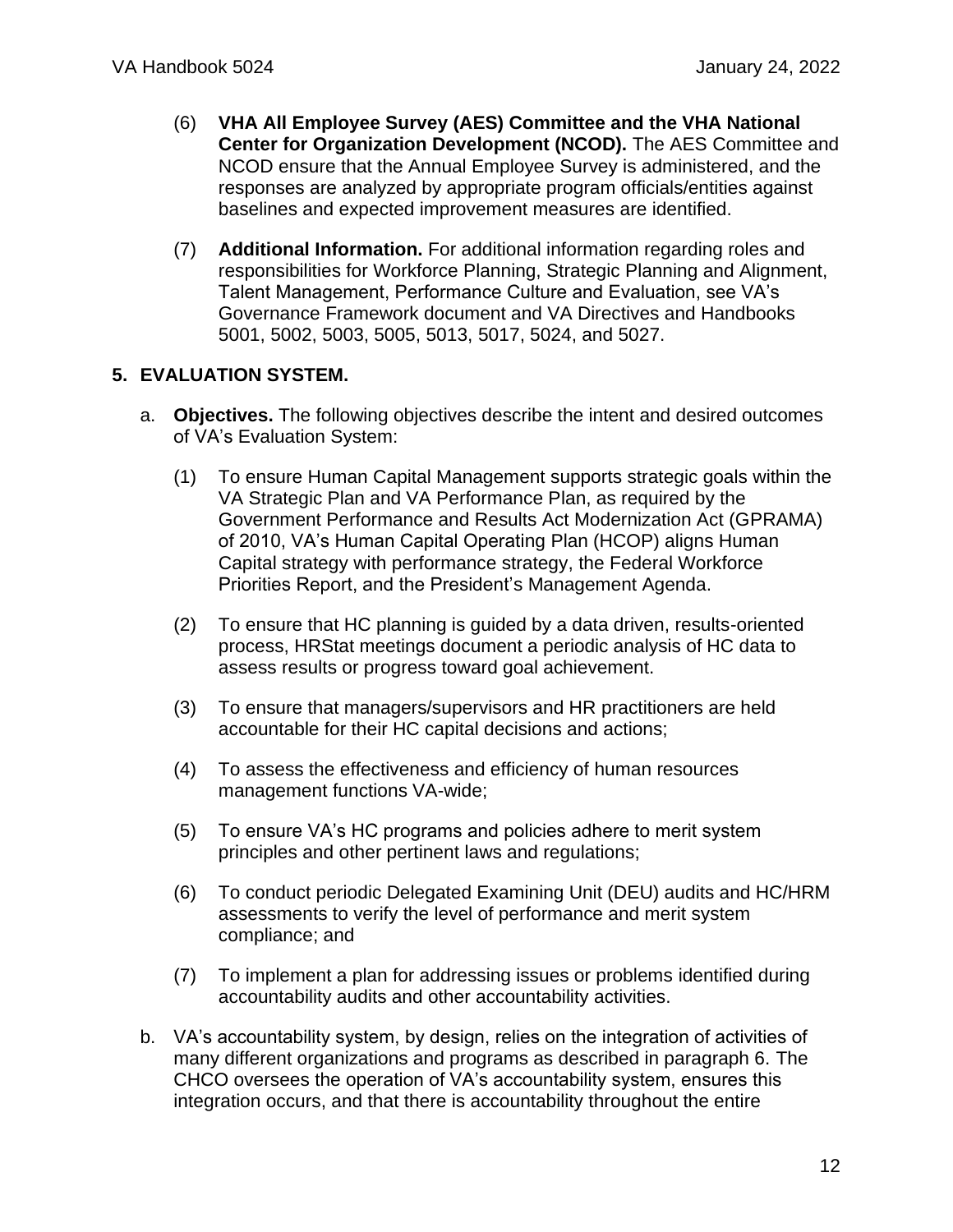Department. Accountability covers all HC implementation systems including assessments of mission alignment, program effectiveness and efficiency, and merit system compliance. The results of accountability activities document the extent to which HC goals are being met against measures for each of the implementation systems and are used to drive continuous improvement in HC initiatives, HRM programs, and HR processes.

- c. VA's leadership is committed to maintaining HC accountability as a priority which must be sustained through cross-Administration and Staff Office collaboration, and appropriate resources to maintain its viability and promote continuous improvement in HC results in support of mission accomplishment.
- <span id="page-12-0"></span>**6. ACCOUNTABILITY ACTIVITIES.** The VA's accountability system will use the following activities: data analyses, employee surveys, audits and assessments. (please list the activities) These accountability activities are designed to collect information and assess HC management within each Administration and across the Department. They will be used in the HRStat to monitor and evaluate the efficiency, effectiveness, and compliance of VA's HC systems. They also provide a mechanism for identifying the need for new or revised HC strategies in the HCOP or corrective action.
	- a. **Data Analyses**. Data collection and analyses relevant to HC goals, measures and related objectives are used to assess program efficiency and effectiveness. Office of the Chief Human Capital Officer (OCHCO) monitors overall progress in meeting workforce planning goals and provides status reports to VA's CHCO, OPM, and VA's top managers through HRStat, which is a quarterly review of human capital data to measure the impact of VA's human capital management on organizational results.
	- b. **Employee Surveys**. In conjunction with OCHCO, NCOD ensures that annual employee survey results (All Employee Survey (AES) and questions used for Best Places to Work) are analyzed by appropriate program officials against baselines and expected improvement goals. The results of employee surveys are shared with top management and the workforce along with any planned local follow-up actions to address negative responses and improve employee engagement.

## **c. Delegated Examining Units (DEU) Audits:**

(1) As required by the OPM Delegated Examining Operations Handbook, all delegated examining units must complete annual self-audits. Completed self-audits must be provided to OES, in addition to other requirements in the OPM Delegated Examining Operations Handbook.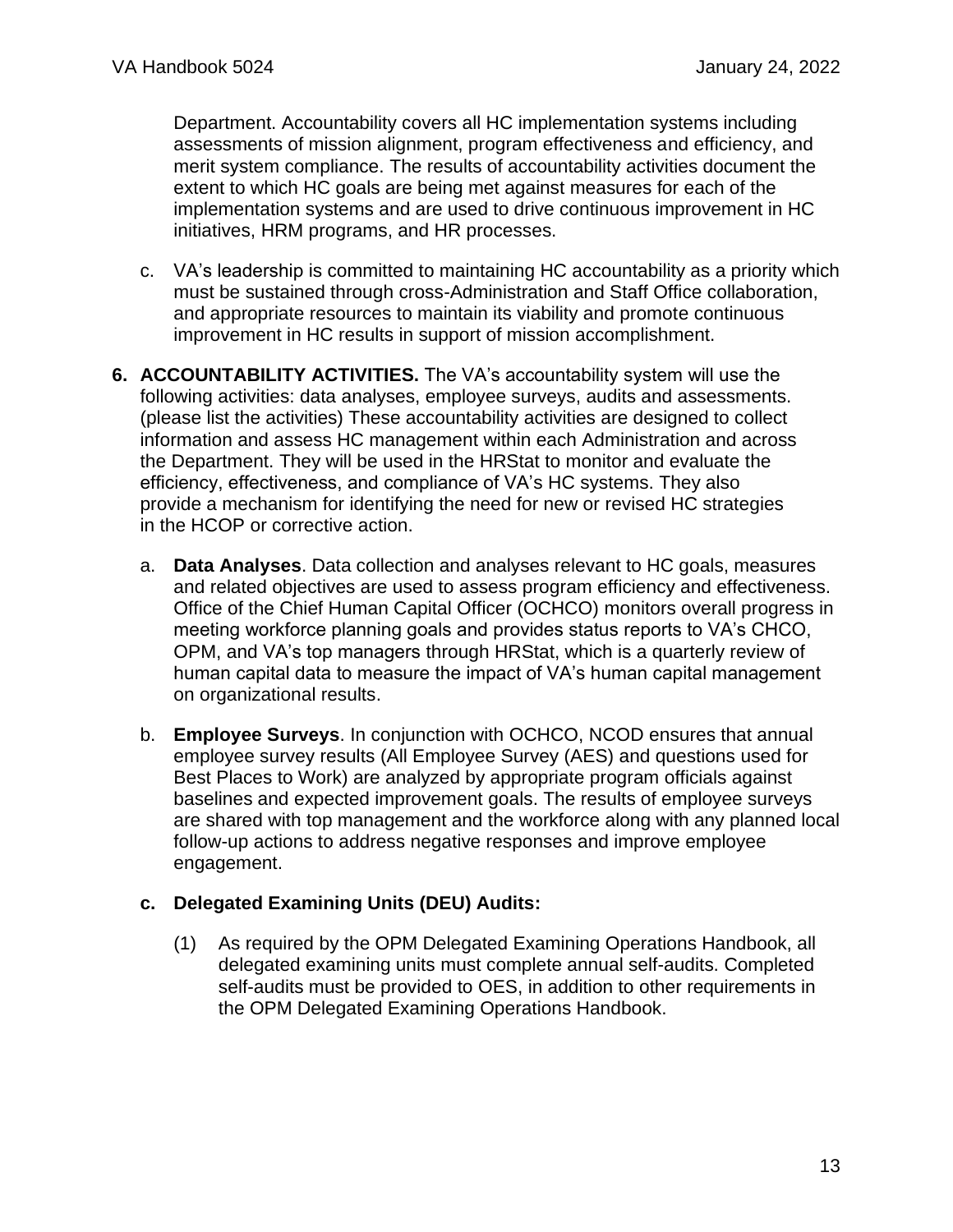- (a) Audits must be conducted objectively by VA employees who possess current delegated examining certification, who are not in the chain of command, and do not report to the same facility manager.
- (b) DEUs will submit their reports to OCHCO not later than 30 business days after completion.
- (2) OCHCO will conduct annual DEU audits with an appropriate percentage of the total number of units to ensure that all units are audited in no less than 5 years. Audits will be scheduled no later than the beginning of the quarter prior to the quarter in which the audit will be conducted. Audits are generally 3 to 5 business days, adjusted appropriately based on pre-audit analysis. Audits may be conducted on-site or virtually. Audits include the following activities:
	- (a) Pre-audit data analysis of DEU and related activities.
	- (b) Entrance briefing with HR Director, HR staff, and Administration representatives.
	- (c) Transactions/records review of DEU selections and non-selections.
	- (d) Interviews of selecting officials and HR staff.
	- (e) Review of DEU policies, standard operating procedures (SOP) and the accountability program.
	- (f) Collection of best practices for Departmental sharing.
	- (g) Exit briefing with HR Director, HR staff, and Administration representatives
	- (h) Report of strengths and weaknesses and required and recommended actions.
	- (i) Closure of required and recommended actions.

#### **d. HC/Human Resources Management Assessments:**

(1) OPM, through 5 U.S.C. § 305, Civil Service Rule X, as codified in 5 C.F.R. 10.2, 5 C.F.R. 250, and the Homeland Security Act of 2002 (P.L. 107-296) (CHCO Act) require VA to establish and maintain a system of accountability for merit system principles that (a) sets standards for applying the merit system principles, (b) measures VA's effectiveness in meeting these standards, and (c) corrects any deficiencies in meeting these standards. Therefore, VA, through the OCHCO OES, will conduct periodic human resources management on-site reviews to assess human resources management programs and report on the effectiveness of these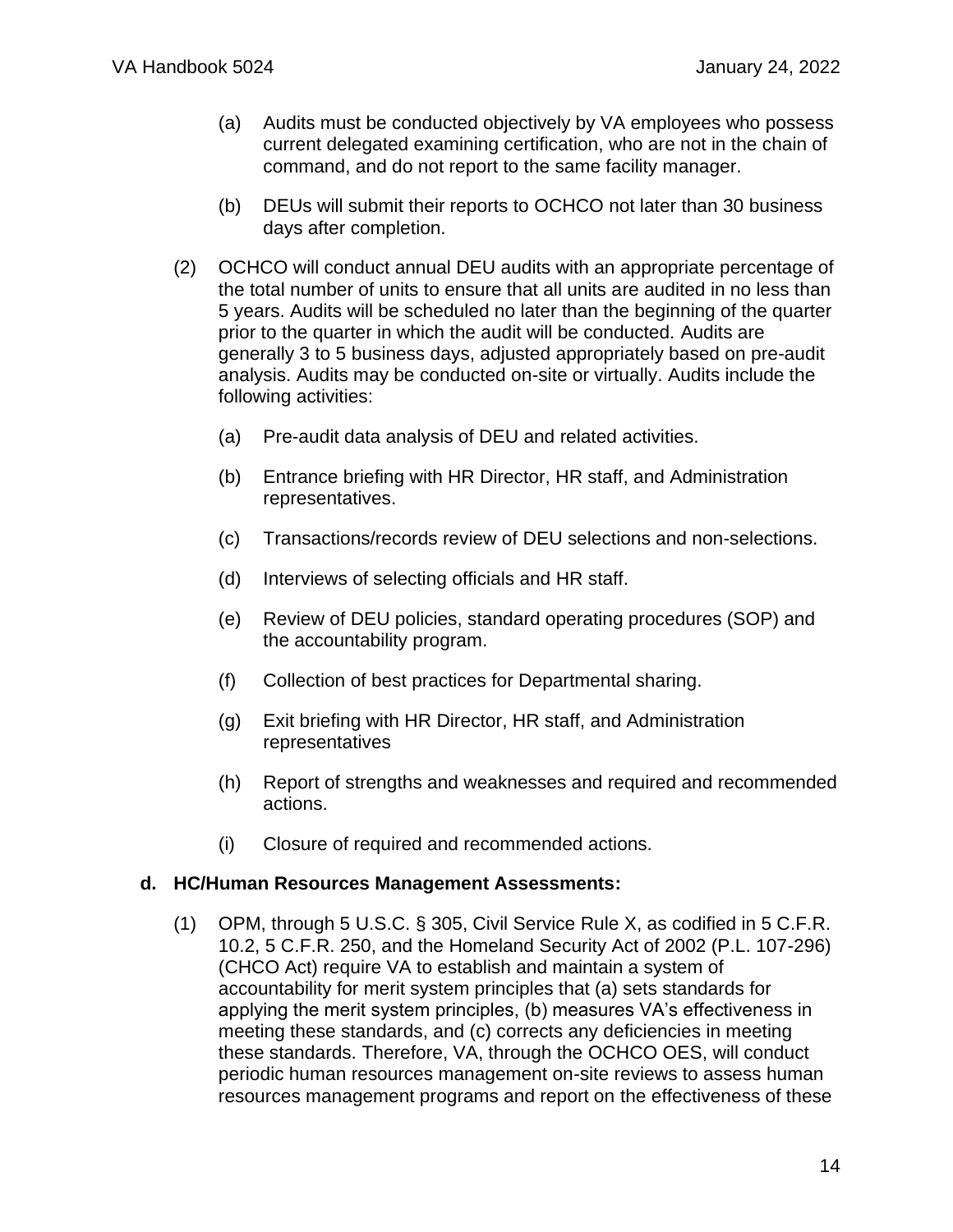programs and practices, including whether they are consistent with the merit system principles.

- (2) OES's oversight program emphasizes both adherence to the merit system principles and results focused HRM. The program is based on the premise that VA facilities in general, including HRM, need to focus on results, not just obedience to laws and regulations, to work effectively and meet the expectations of our Veterans and their families. Reviews will tend to be more consultative than investigative and will help advance HR's and VA's understanding of how to achieve and to assess HRM accountability for results.
- (3) VA has identified the following outcomes of its accountability program to be considered in these reviews:
	- (a) Managers, supervisors, and HRM officials are aware of and are held accountable for operating in a manner consistent with the merit system principles.
	- (b) Managers and supervisors manage their human resources to support mission accomplishments and VA's Human Capital Operating Plan. HRM measures are identified and key outcome indicators are assessed. Both are consistently maintained, reported, and are used for decision making and continuous improvement.
	- (c) Managers, supervisors, and employees are held accountable for effective and efficient performance. They know what results are desired, are supported in achieving those results, are trained to do their jobs effectively, and have the information they need.
	- (d) The human resources function has a proactive customer service orientation, is responsive to customer needs, develops policies or programs that address human resources needs, and is sensitive to cost.
	- (e) Systematic HC self-assessment leads to constructive change.
- (4) OES will conduct these assessments and it will cover HR Offices in all VISNs, VBA, and NCA components over a cycle commensurate with manpower and budget. Departmental resources are evaluated annually to determine adequate staffing levels and budget to track and evaluate human capital policies, programs and initiatives. Assessments requiring additional resources due to the size of the facility and potentially significant findings will also be evaluated annually. HR indicators and inputs from Administrations and OPM will determine which sites are selected. Sites for the upcoming fiscal year will be selected by June 30th of each year. The assessment schedule lists whether the assessment is virtual or on-site and is posted on the OES website.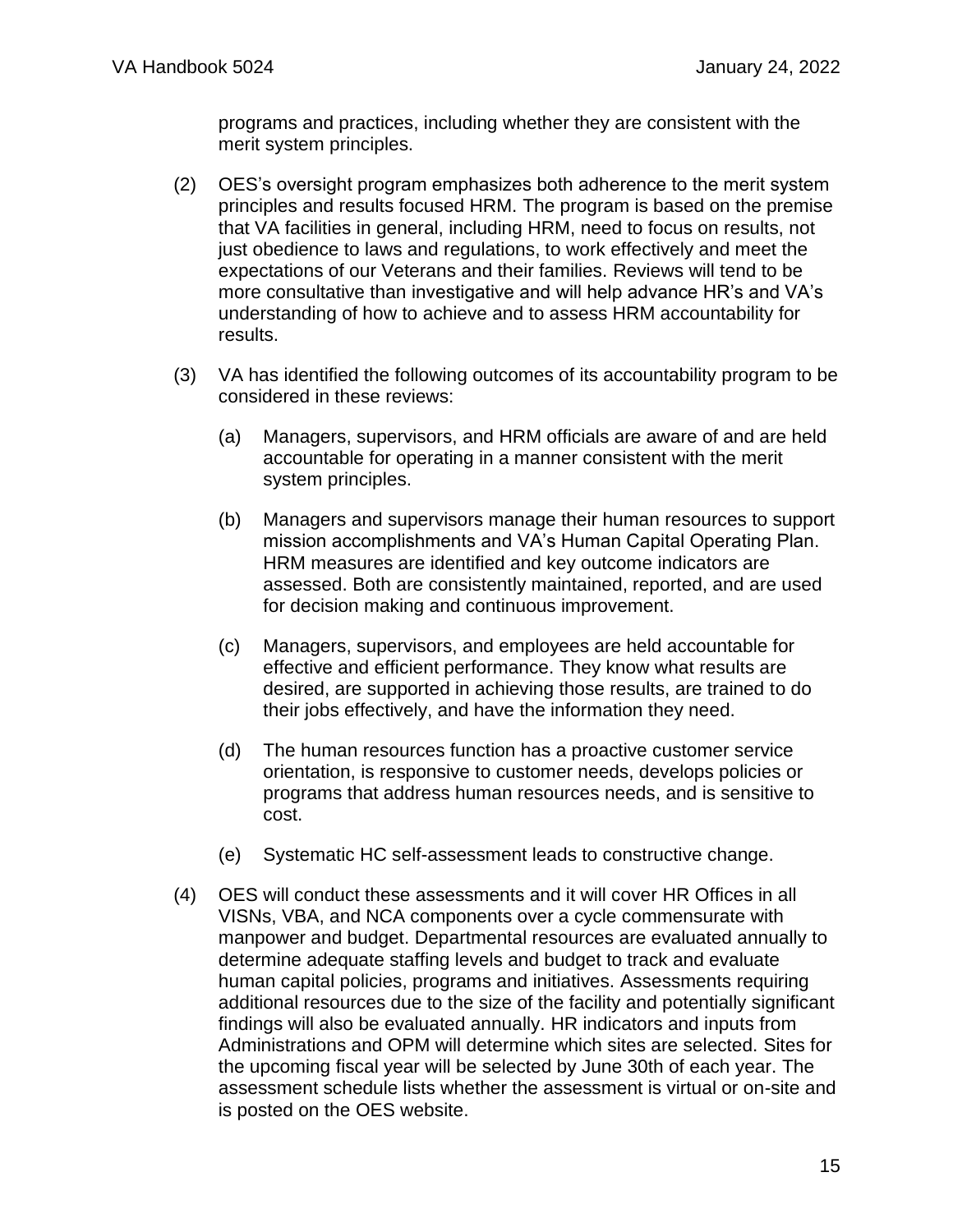#### <span id="page-15-0"></span>**7. ASSESSMENT PROCESS.**

- a. **Consultative Approach**. OES's consultative assessment process will:
	- (1) Involve the human resources management staff.
	- (2) Build on the positives.
	- (3) Show linkages to higher goals, e.g., mission, program outcomes, etc.
	- (4) Use assessment results for potential legislation or policy development.
	- (5) Give as much attention to "what the managers need" as to what the regulation requires.
	- (6) Provide continuous support.
	- (7) Share information on a continuous basis.
	- (8) Facilitate positive change.
- b. **Verification**. During the on-site assessment, OES evaluators will verify the content of the office's self-evaluation, review improvement action plans and documented progress, as well as conduct reviews of the major HR programs.
- c. **On-site Meetings**. When on-site, OES assessors will meet with selected management officials, supervisors, and union representatives to assess the quality of HR programs and adherence to the merit system principles. Most meetings and interviews will be scheduled well in advance of the on-site visit. Others may be scheduled while on-site.
- d. **Peer Reviews**. OES encourages facility directors and HR managers to assist each other in periodically reviewing their respective HR programs before scheduled OES site visits. Assistance of this nature can be an invaluable tool in preparing for OES assessments.
- e. **Consultative Visits**. When requested, ad hoc on-site assistance visits may be made to provide advice and help improve the effectiveness and efficiency of human resources management programs. These visits may be scheduled by OCHCO OES or an Administration.
- f. **Assessment Reports**. Assessment reports (prepared by OES) will clearly show those program strengths and opportunities for improvement which form the basis for an objective appraisal of the status of the human resources management program. Such reports will highlight how well program objectives are being met. Identification of problem areas or functions in need of improvement will be supplemented by suggestions, recommendations or other indications concerning action to be taken to correct inadequacies and strengthen programs. Action to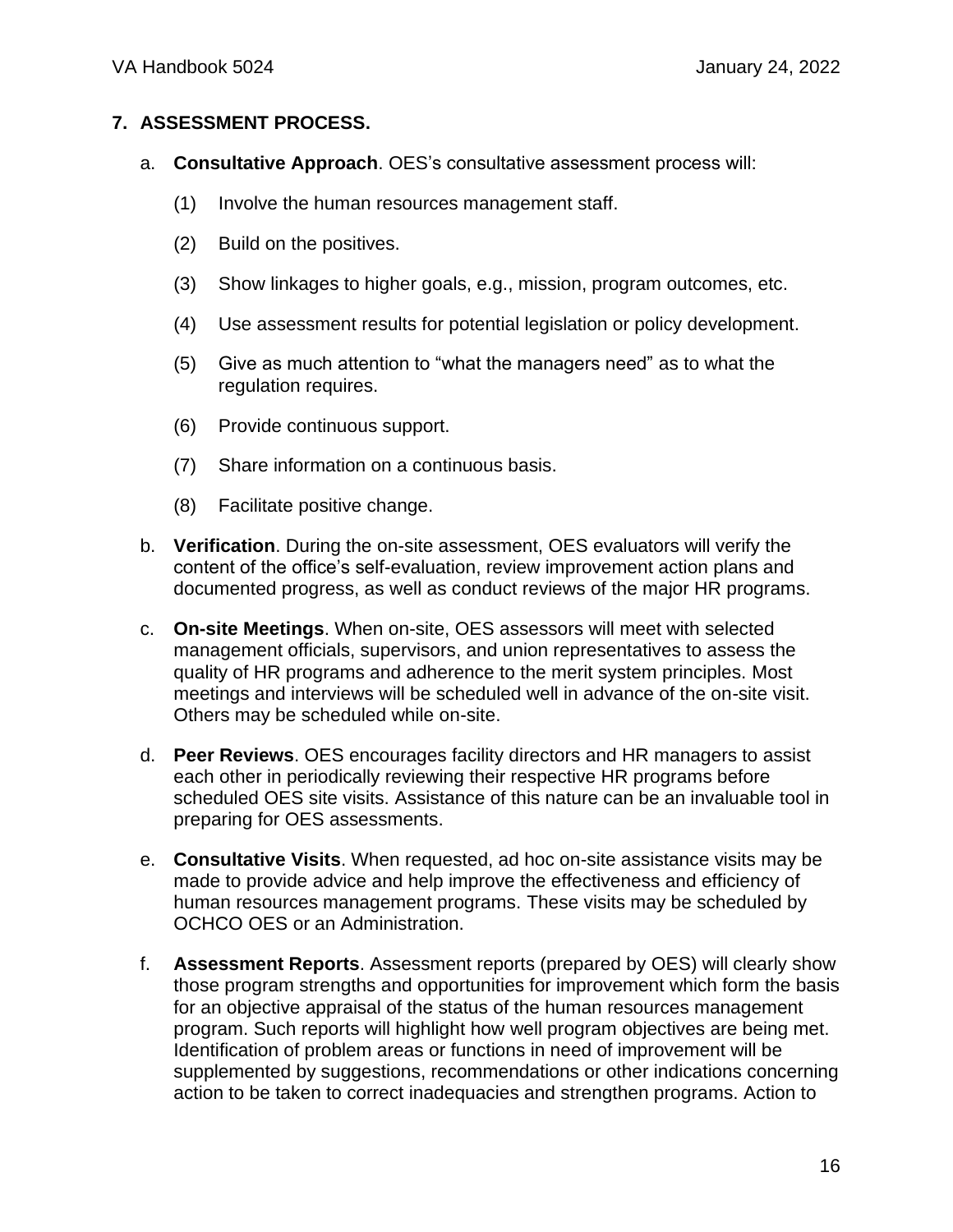implement corrective measures will be monitored through the submission of reports or follow-up site visits, to the extent deemed necessary, for completed action or to provide additional assistance.

g. **Effective Practices.** Based on the OES Effective Practice Guide, various effective practices gleaned by OES assessors may be posted on the OES website based on post-assessment discussion with facility management or VA Administrations.

#### <span id="page-16-0"></span>**8. CONDUCTING THE ASSESSMENT.**

- a. **Analysis of Information and Data**. OES will periodically conduct a review of field station HRM Programs through analysis of:
	- (1) OPM evaluation reports of both DEU and non-DEU Facilities.
	- (2) VA management reviews (department/staff office reviews, etc.).
	- (3) Statistical and narrative human resources management reports.
	- (4) Information resulting from ongoing communication with field stations.
- b. **Advance Information Request.** Approximately 60 business days prior to the scheduled on-site visit, OES will request the facility provide certain information which will be used in developing the individual HR program review. A copy of the advance information request can be found on the OES website. Facility directors are responsible for ensuring that the requested information is forwarded to OES on the due date specified on the advance information request. Facilities will also be required to provide assessors with access to the electronic Official Personnel Folders (eOPF) 40 business days prior to the assessment and 40 business days after the assessment for transaction and records review.
- c. **On-site and Virtual Assessments**. On-site and virtual assessments will be scheduled based on such factors as consultation with each Administration, lapsed time since last visit, and stations' need for assistance. Assessments typically involve a full review of all human resources management activities and the Human Capital Framework (HCF). These surveys may involve a review of human resources management activities and services rendered to separate VA facilities for which a single human resources management office provides support. While on-site, records review, focus groups and interviews are used to further evaluate HRM operations.
- d. **Programs Covered During On-site Assessments.** Most major HR programs will be reviewed as part of the assessment. VA's evaluation system is based on the strategic human capital management systems, standards, and focus areas defined within the HCF in 5 C.F.R. 250.203. The following systems in the HCF are reviewed: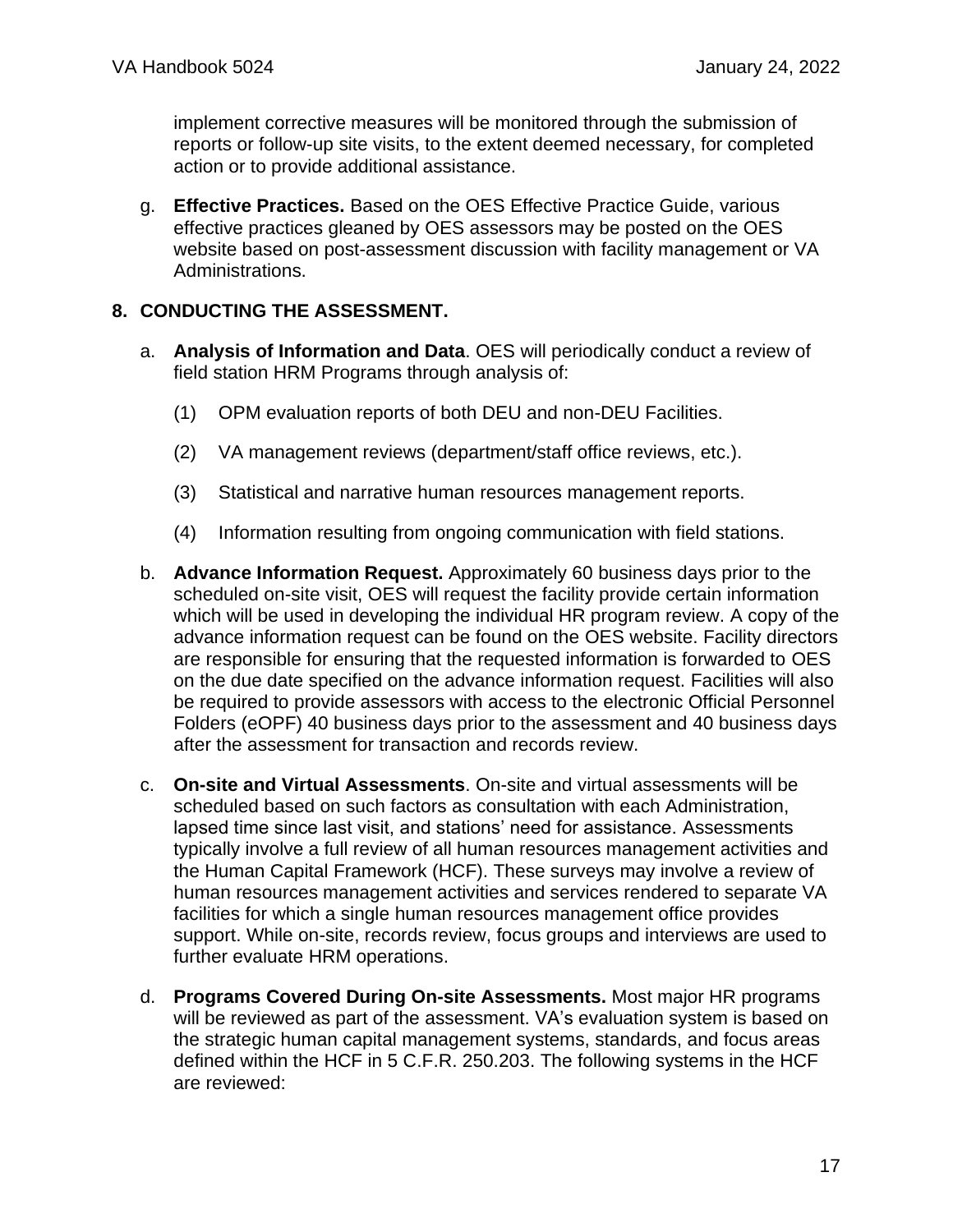- (1) Strategic Planning and Alignment;
- (2) Talent Management (including regulatory and merit staffing compliance and use of staffing flexibilities);
- (3) Performance Culture; and
- (4) Evaluation.

NOTE: This list of program areas is not all inclusive. As circumstances warrant, the on-site visit may culminate in reviewing additional or differing HR specialty programs. OES's full agenda will be discussed with facility management before going on-site.

- <span id="page-17-0"></span>**9. ANNUAL HC SELF-EVALUATION.** Each VA HR office completes an annual HC Self-Evaluation (using a web-based self-assessment tool), to help VA measure the Department's performance against the HC standards for success contained in the HCF and to assist HC directors in conducting systematic HC self-evaluations. Directors develop action plans designed to address any deficiencies identified through the annual HC Self-Evaluation.
	- a. **Evaluation Goals.** Each HR Director or designee is expected to conduct a frank and realistic HC self-evaluation. The primary goal is to identify areas that are successful and can subsequently be evaluated as an "effective practice," those needing improvement that can be corrected over time, and those that need urgent attention and the establishment of achievable improvement targets. Over time, the typical facility will be able to report and demonstrate progress in several human capital areas. OES-verified "effective practices" will be highlighted on the OES Web site as examples for potential adoption by other VA facilities.

## **b. Evaluation Timing.**

- (1) Each HR office is to complete the HC self-evaluation once a year within an allotted timeframe during the beginning of each new fiscal year. The evaluation posted to the survey SharePoint site captures the status of HRM processes at the HR office and communicates targets for where the office plans to be with respect to these same HRM processes at the end of the next fiscal year. It is advised that offices conduct the status evaluation early enough to ensure that adequate analysis and action plans can be completed on time.
- (2) Each DEU facility must complete the self-assessment form in the first level of the evaluation process. The self-assessment must be accomplished by the end of each fiscal year. The initial self-assessment schedule as well as the exact scope and size of the sample will be determined by the respective partners. The scope and size of the sample must be broad enough to represent a valid indicator of performance. The Program Review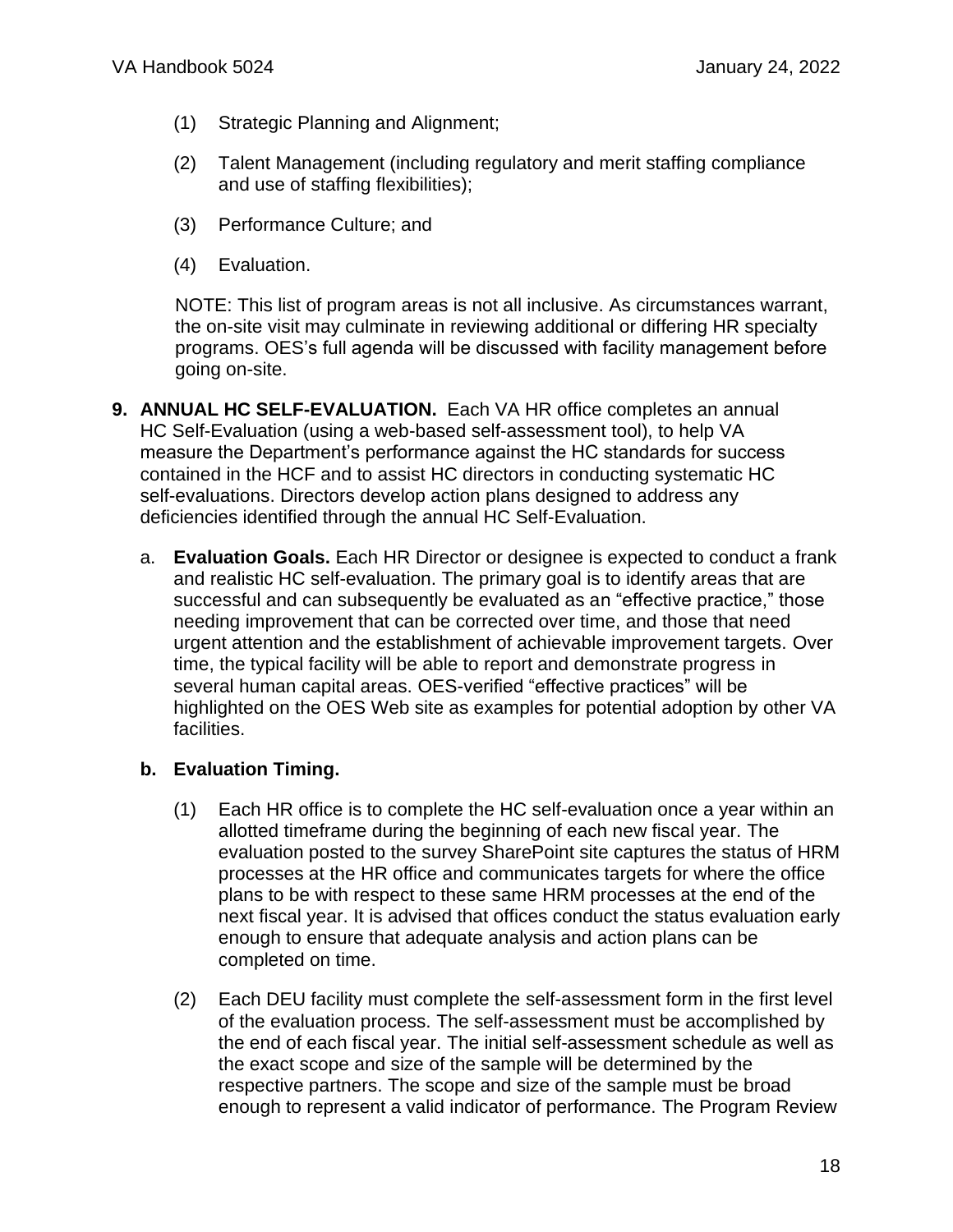Worksheet, Certificate Review Worksheet, and the Application Review Worksheet templates will be used for the annual self-assessment and maintained by the DEU facilities until the next on-site evaluation. A written report of self-assessment findings will be prepared using the template provided by OCHCO OES. The report and certification of completion of the annual DEU self-assessment shall be provided to OCHCO OES and the servicing local OPM Service Branch.

- c. **Evaluation Process.** The following steps occur during the self-evaluation process:
	- (1) The HR Office conducts a review of a sample of personnel actions to ensure that they comply with merit systems principles and other Federal regulations.
	- (2) To respond to some questions, the office may need to designate a lead staff member to confirm factual information.
	- (3) The HR Officer or designee will compile the overall evaluation, which will be completed on-line via a designated website, indicating improvements the office plans to achieve.
	- (4) Action plans that are created by the office should be updated throughout the fiscal year. Offices may want to report if the plan has been started, if significant parts of the survey have been completed, if the action plan itself has been completed, etc.
- d. **Access to the Web Site Submissions.** OES will manage and control access to the designated web site. Executives in the direct chain of command will also have access to the Web site submissions. Each Under Secretary may designate additional officials to access the survey.
- e. **Subsequent HR Office Activity**. HR officials must publicize action plans to ensure that improvement efforts permeate throughout the office. Annual progress reports also should be publicized throughout the office.
- **f. File Maintenance.**
	- (1) Each HR Director is to retain a signed hard copy of the postings made to the designated SharePoint site, i.e., the current evaluation instrument and associated action plan(s).
	- (2) Each HR Director is to retain copies of all documents used in compiling the facility's current and future HR self-evaluations. These will be reviewed by OES on-site assessors as part of the systematic assessment process.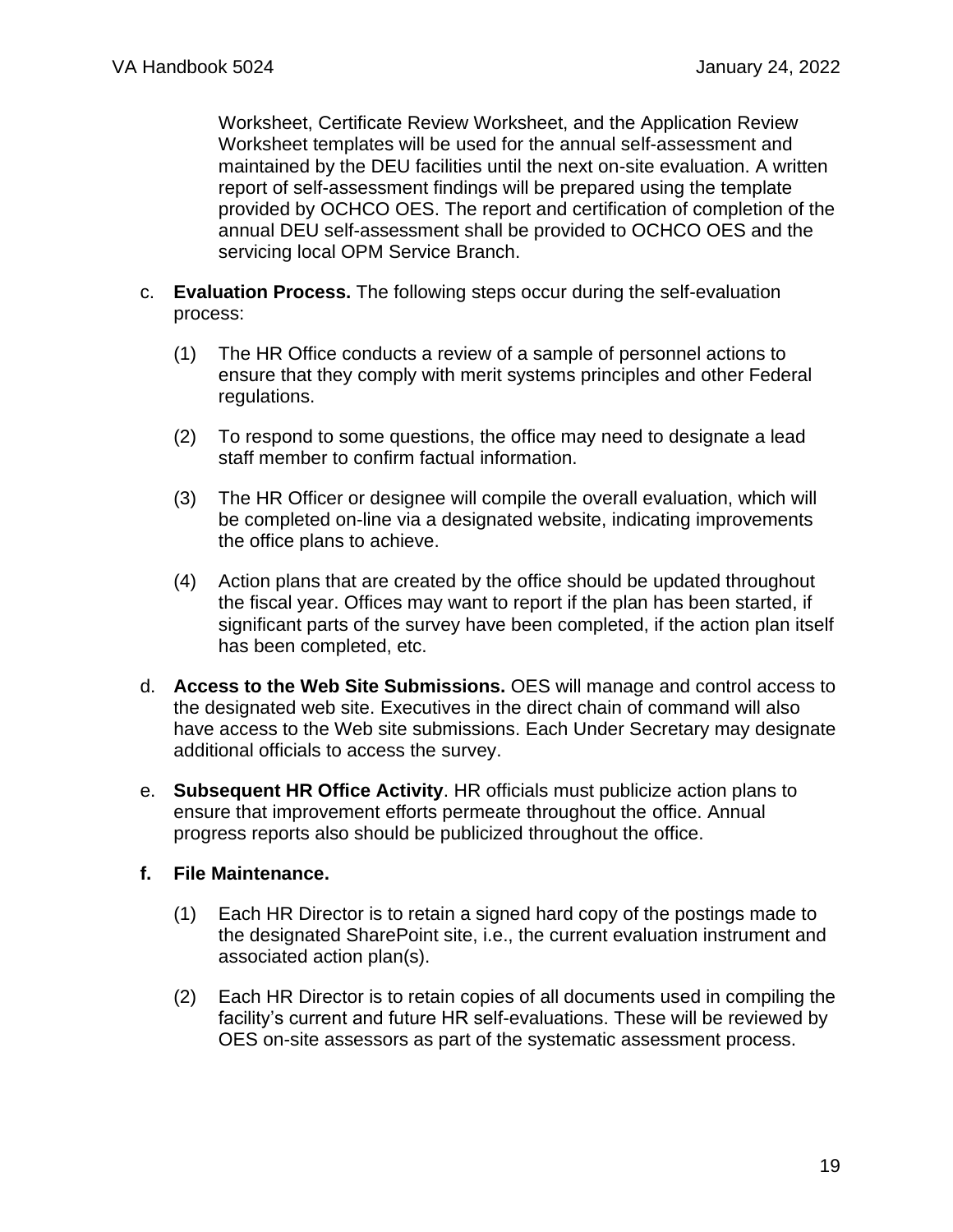## <span id="page-19-0"></span>**10. OTHER ACCOUNTABILITY REVIEWS.**

- a. **Program Reviews**. Executive/Management Councils and other working groups (e.g., VA Executive Board, VA Operations Board, etc.) along with HRA/OSP and OCHCO program offices complete program reviews and evaluations as directed, scheduled, or ad hoc to acquire information, data, and results for use in assessing goal achievement, program efficiency and effectiveness, customer satisfaction, and program improvement needs. The information generated by these reviews and assessments help support managerial decision-making on HR programs and issues across the Department. One aspect of this planning is to develop policies to hold organizations accountable for improving performance and awards processes.
- b. **Executive Performance Reviews.** VA has established a robust process for reviewing executive performance, which is managed by CSEMO. Throughout the performance review process, organizational performance must be considered, as appropriate, in rating individual executives. In addition to the executive's rating official who assigns the Annual Summary Rating, VA relies on a 2nd level reviewer, usually the rating official's supervisor, to provide an independent rating. For each rating cycle, as required by statute, VA establishes an annual Performance Review Board (PRB) to review the recommended ratings for all executives and make recommendations regarding the ratings to the Secretary. The Executive Resources Board oversees and participates in the merit staffing and other executive level processes to assist the Secretary to ensure fairness, credibility, transparency, and standardization. The Secretary makes a final decision about each executive's rating and any pay adjustment and/or performance award that he determines is appropriate.
- c. **The Joint Commission (TJC) Reviews**. Health care evaluation and accreditation services from TJC promote continuous improvement in the safety and quality of care provided to the public through the provision of health care accreditation and related services that support performance improvement in health care organizations. As the nation's predominant standards-setting and accrediting body in health care, TJC maintains state-of-the-art standards that focus on improving the quality and safety of care provided by health care organizations. TJC's comprehensive accreditation process evaluates VA's compliance with these standards and other accreditation requirements. One of the primary areas covered during TJC reviews is management of human resources. According to the Joint Commission Handbook, the goal of the human resources function is to ensure that the hospital determines the qualifications and competencies for all staff positions (individuals such as employees, contractors, or temporary agency personnel who provide services in the hospital) based on its mission, number of patients, type of care and treatment provided, and other services. TJC accreditation process also ensures that hospitals provide the right number of competent staff members to meet patients' needs.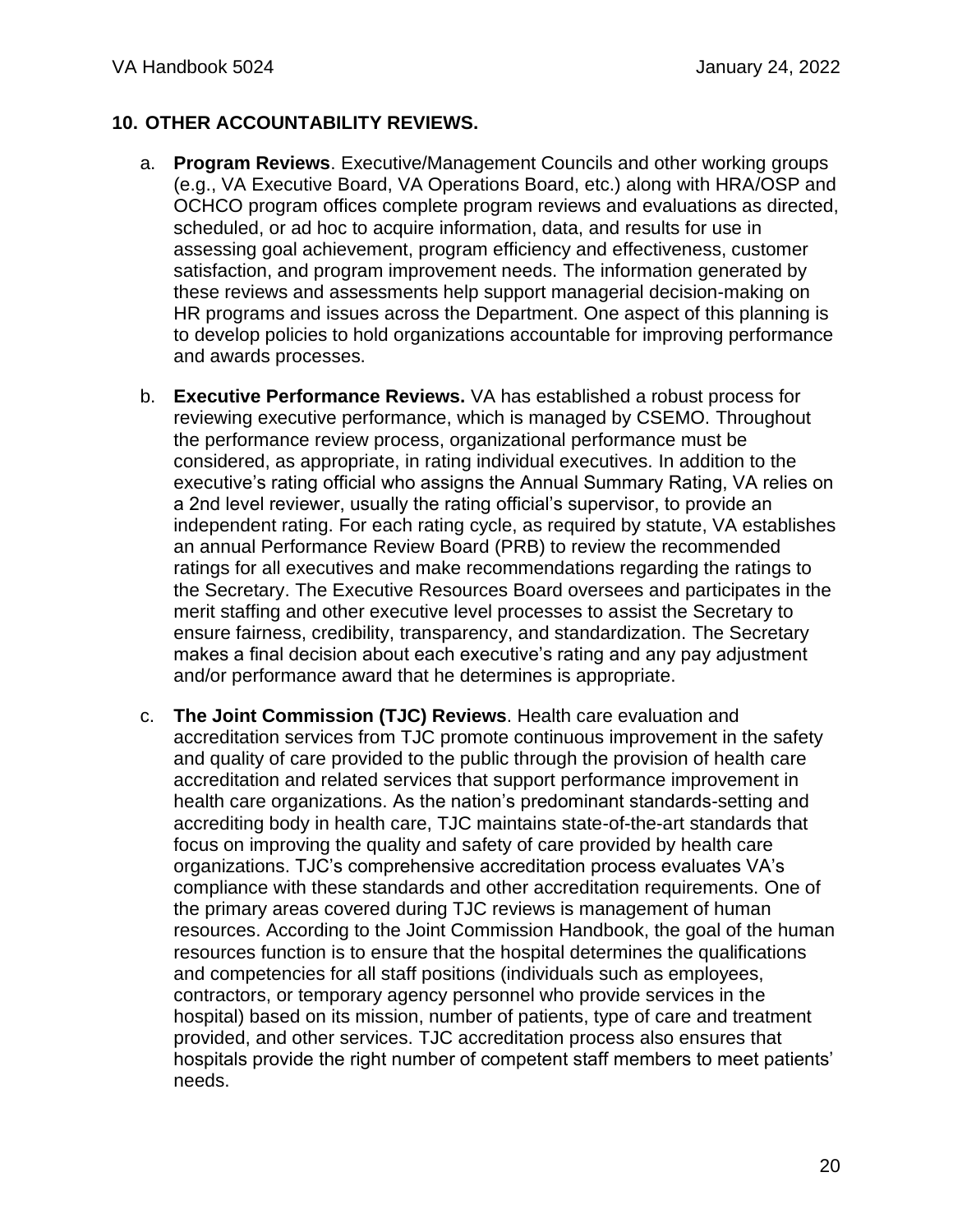#### <span id="page-20-0"></span>**11. REPORTING AND CORRECTIVE/IMPROVEMENT ACTION.**

- a. VA's Accountability System is designed to promote continuous improvement, including corrective action to address weaknesses/deficiencies and merit system violations. All accountability activities will be reviewed by the OCHCO and appropriate management entities to determine and implement needed changes to VA's HC Operating Plan goals and objectives, HR programs and processes, and the accountability system itself. Case violations involving potential prohibited personnel practices will be referred to appropriate oversight agents– Office of Inspector General, Office of Special Counsel, OPM, etc. Systemic concerns will be referred to the ASHRA/OSP for consideration of Department-wide action.
- b. As required by 5 C.F.R. 250, OCHCO will incorporate the findings from accountability activities completed throughout the year and the resulting actions taken to improve HC initiatives, HRM programs/processes, and to increase the functionality of the accountability system to produce results that drive continuous improvement.
- c. OCHCO will oversee timely completion of Delegated Examining (DE) reports by the designated teams. Reports will be generated upon the completion of the onsite audit. Specific required and recommended actions resulting from DE audits will be tracked for satisfactory completion by OCHCO, based on the written response produced by the HR organization reviewed, generally within 30 business days of receiving the report. The findings that generate actions will be addressed in subsequent reviews to ensure institutional improvements.
- d. OES oversees the timely completion of corrective action generated by HC/HRM assessments. Assessment reports will be generated upon completion of on-site work. Specific required and recommended actions resulting from HC/HRM reviews will be tracked for satisfactory completion by OES, based on the written response produced by the local facility reviewed, generally within 30 business days of receiving the report. The findings that generated actions will be addressed in subsequent reviews to ensure institutional improvements.
- e. OES will oversee the timely completion of the annual HC Self-Evaluation by HR Officers. OES staff will compile an annual report on the status of VA's HRM program for submission to the Secretary and other top management officials. This information will be incorporated into the HRM Annual Report, as appropriate.
- f. OES will verify "effective practices" and highlight them on the OES Web site as examples for potential adoption by other VA facilities.